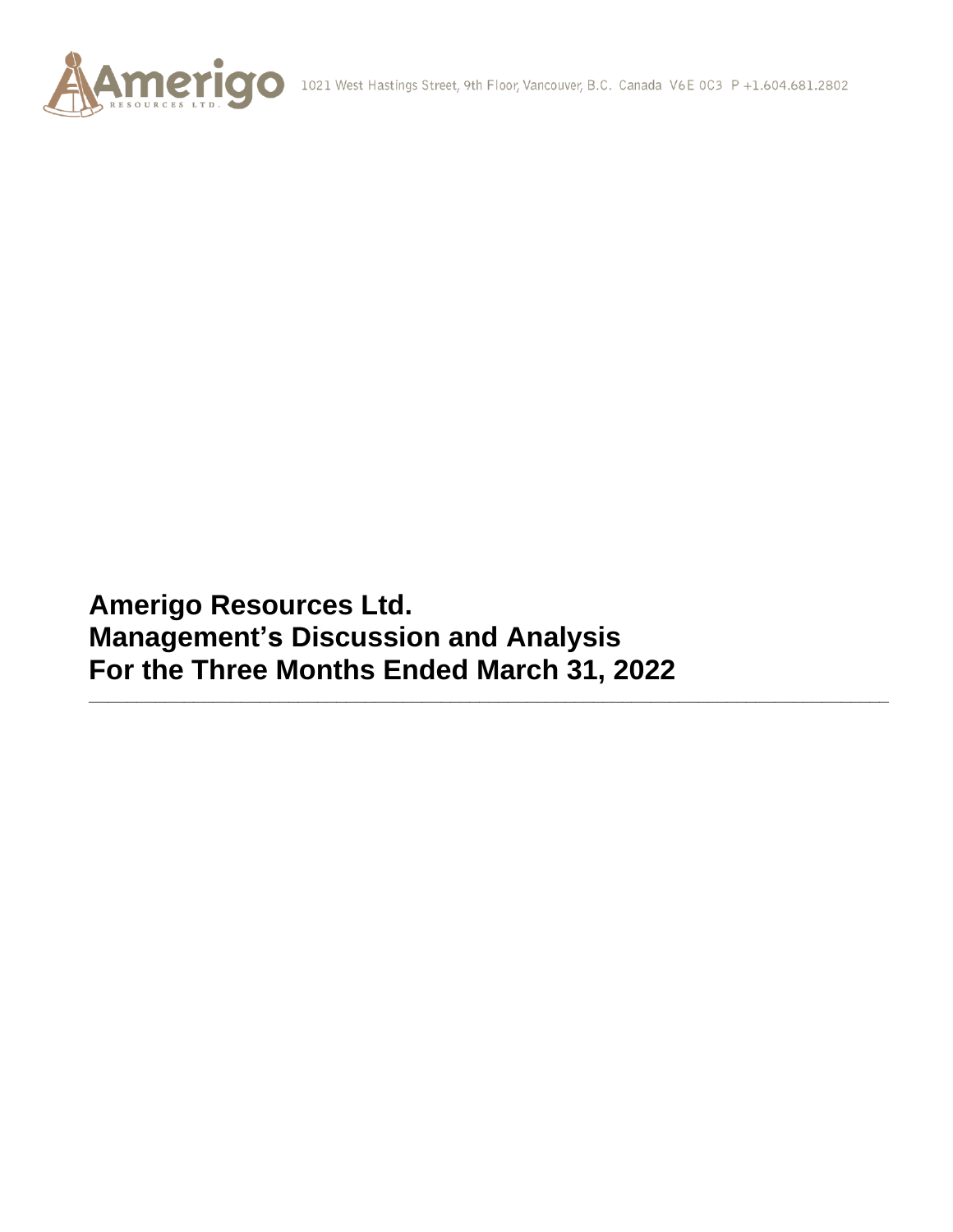# *T A B L E of C O N T E NT S*

This Management's Discussion & Analysis ("MD&A") has the following sections:

- 1. **About Amerigo**  An executive summary of Amerigo's business and long-term contractual relationship with Corporación Nacional del Cobre de Chile ("Codelco")'s El Teniente Division ("DET")…(PAGE 3)
- 2. **Purpose of MD&A and Identification of Non-IFRS Measures**  Information on accounting principles and other background factors to facilitate the understanding of this MD&A and related consolidated financial statements... (PAGE 3)
- 3. **Quarterly Headlines** A summary of key operating and financial metrics during the three months ended March 31, 2022 ("Q1-2022) and as at March 31, 2022…(PAGE 4)
- 4. **Five-Quarter Financial Results and Summary Cash Flow Information**  A summary of financial results and uses and sources of cash presented on a quarterly basis for the most recent five reporting quarters.(PAGE 6)
- 5. **Operating Results** An analysis of production results for Q1-2022 compared to the three months ended March 31, 2021 ("Q1-2021") (PAGE 7)
- 6. **Financial Results**  An analysis of financial performance during Q1-2022 compared to Q1-2021… (PAGE 9)
- 7. **Comparative Periods** A summary of financial data for the most recent eight reporting quarters… (PAGE 13)
- 8. **Financial Position and Borrowings**  A review of cash flow components, summary of borrowings and analysis of financial position as at March 31, 2022… (PAGE 14)
- 9. **Agreement with Codelco's DET** A summary of contractual arrangements with Codelco's DET… (PAGE 16)
- 10. **Other MD&A Requirements** –Transactions with related parties, critical accounting estimates & judgements, internal controls over financial reporting, commitments and cautionary statement on forward-looking information…(PAGE 17)

#### **THIS DOCUMENT CONTAINS FORWARD-LOOKING STATEMENTS. REFER TO THE CAUTIONARY LANGUAGE UNDER THE HEADING "CAUTIONARY STATEMENT ON FORWARD-LOOKING INFORMATION" (PAGE 19).**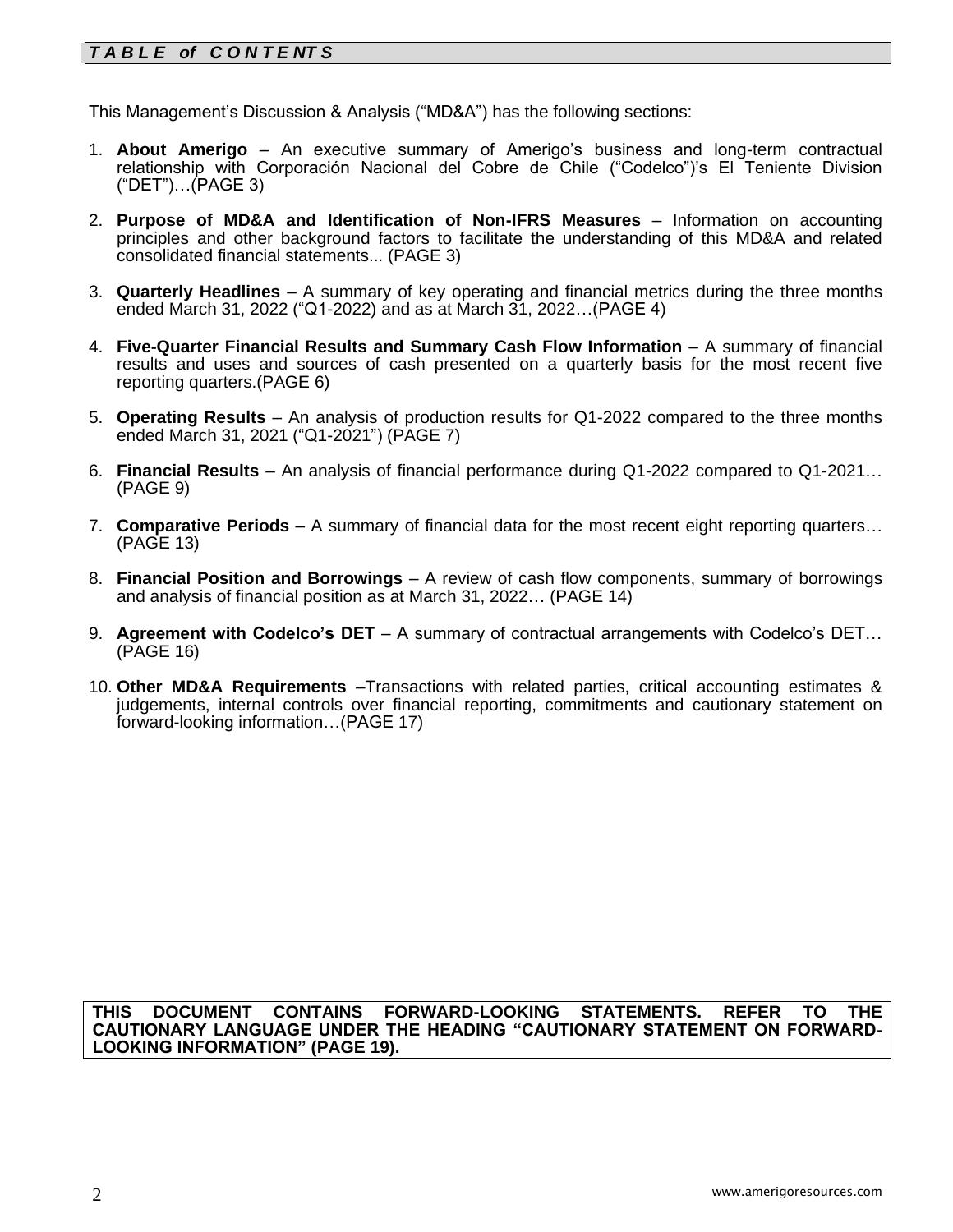### **ABOUT AMERIGO**

Amerigo Resources Ltd. ("Amerigo") owns a 100% interest in Minera Valle Central S.A. ("MVC"), a producer of copper and molybdenum concentrates. MVC, located in Chile, has a long-term contract with Codelco's DET to process fresh and historic tailings from El Teniente. El Teniente, in production since 1905, is the world's largest underground copper mine. Refer to Agreements with Codelco's DET (page 16).

MVC currently operates under a tolling agreement with DET and title to the copper concentrates produced by MVC remains with DET. MVC earns copper tolling revenue, calculated as the gross value of copper produced at applicable market prices net of notional items, which include treatment and refining charges, DET copper royalties and transportation costs.

Molybdenum concentrates produced at MVC are sold under sales agreement with Chile's Molibdenos y Metales S.A. ("Molymet") and Glencore Chile SpA ("Glencore").

Amerigo's shares are listed for trading on the Toronto Stock Exchange ("TSX") and traded in the United States on the OTCQX.

#### **PURPOSE OF MD&A AND IDENTIFICATION OF NON-IFRS MEASURES**

This MD&A of the results of operations and financial position of Amerigo together with its subsidiaries (collectively, the "Company"), is prepared as of May 2, 2022.

It should be read in conjunction with Amerigo's condensed interim consolidated financial statements and related notes for the three months ended March 31, 2022, and the audited consolidated financial statements and related notes for the year ended December 31, 2021.

Amerigo's interim financial statements are reported in accordance with International Financial Reporting Standards ("IFRS") issued by the International Accounting Standards Board ("IASB") as applicable to interim financial reporting. The financial data in this MD&A is derived from Amerigo's financial statements, except non-IFRS measures which are indicated as such.

Our objective in preparing this MD&A is to help the reader understand the factors affecting the Company's current and future financial performance.

#### **Non-IFRS Measures**

In this MD&A we refer to the terms "cash cost" and "total cost", which are performance measures commonly used in the mining industry that are not defined under IFRS. Cash cost is the aggregate of smelting and refining charges, tolling/production costs net of inventory adjustments and administration costs, net of byproduct credits. Cash cost per pound produced is based on pounds of copper produced and is calculated by dividing cash cost over the number of pounds of copper produced. Total cost is equal to the aggregate of cash cost, DET notional copper royalties and DET molybdenum royalties, and depreciation. A tabular reconciliation of cash cost and total cost to tolling and production costs is available on page 12.

Another non-IFRS measure used by the Company is "operating cash flow before changes in non-cash working capital". This is calculated by adding back the decrease or subtracting the increase in changes in non-cash working capital to or from cash provided by (used in) operating activities. A tabular reconciliation of cash from operating activities and operating cash flow before changes in non-cash working capital in Q1-2022 and Q1-2021 is available on page 7.

Free cash flow to equity ("FCFE") refers to operating cash flow before changes in non-cash working capital less capital expenditures plus new debt issued less debt and lease repayments. FCFE represents the amount of cash generated by the Company that can be used to pay for:

a) potential distributions to the Company's shareholders, and

b) any additional taxes triggered by the repatriation of funds from Chile to Canada to fund these distributions.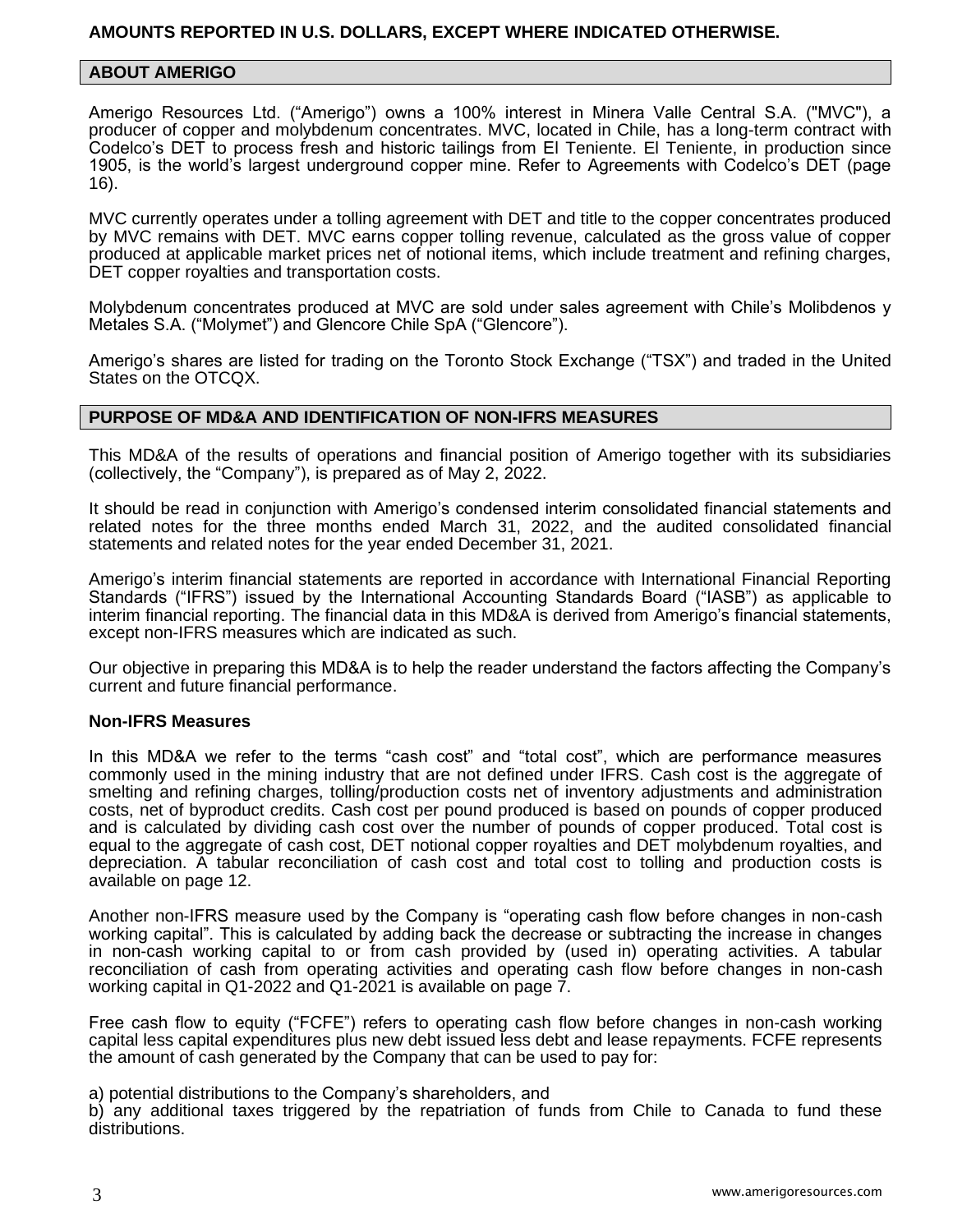Free cash flow ("FCF") refers to FCFE plus repayments of borrowings and lease repayments. A tabular reconciliation of operating cash flow before changes in non-cash working capital to FCFE and FCF in Q1-2022 and Q1-2021 is available on page 7.

These non-IFRS performance measures are included in this MD&A because they provide key performance measures used by management to monitor operating performance, assess corporate performance, and to plan and assess the overall effectiveness and efficiency of Amerigo's operations. These performance measures are not standardized financial measures under IFRS and, therefore, amounts presented may not be comparable to similar financial measures disclosed by other issuers. These performance measures should not be considered in isolation as a substitute for measures of performance in accordance with IFRS.

### **QUARTERLY HEADLINES**

| <b>Key performance metrics</b>                                                    | Q1-2022  | Q1-2021 | Change    |       |
|-----------------------------------------------------------------------------------|----------|---------|-----------|-------|
|                                                                                   |          |         | S         | $\%$  |
| Copper produced (million pounds) <sup>1</sup>                                     | 16.5     | 15.5    | 1.0       | 6%    |
| Copper delivered (million pounds) <sup>1</sup>                                    | 16.3     | 15.1    | 1.2       | 8%    |
| Revenue (\$ thousands) $^2$                                                       | 53,765   | 48,907  | 4,858     | 10%   |
| DET notional copper royalties (\$ thousands)                                      | 22,290   | 15,991  | 6,299     | 39%   |
| Tolling and production costs (\$ thousands)                                       | 32,339   | 30,029  | 2,310     | 8%    |
| Gross profit (\$ thousands)                                                       | 21,426   | 18,878  | 2,548     | 13%   |
| Net income (\$ thousands)                                                         | 15,489   | 10,925  | 4,564     | 42%   |
| Earnings per share                                                                | 0.09     | 0.06    | 0.03      | 50%   |
| Earnings per share (Cdn\$) <sup>3</sup>                                           | 0.11     | 0.08    | 0.03      | 38%   |
| Operating cash flow before changes in working capital (\$ thousands) <sup>4</sup> | 20,609   | 20,040  | 569       | 3%    |
| Free cash flow to equity <sup>5</sup>                                             | 17,907   | 12,585  | 5,322     | 42%   |
| Cash flow paid for plant and equipment (\$ thousands)                             | (2, 419) | (563)   | (1,856)   | 330%  |
| Cash and cash equivalents (\$ thousands)                                          | 71,095   | 38,643  | 32,452    | 84%   |
| Borrowings (\$ thousands) <sup>6</sup>                                            | 30,800   | 46,989  | (16, 189) | (34%) |
| MVC's copper price $(\frac{6}{10})^7$                                             | 4.64     | 4.08    | 0.56      | 14%   |
| MVC's molybdenum price (\$lb) <sup>7</sup>                                        | 18.33    | 10.88   | 7.45      | 68%   |

Notes:

 $\frac{1}{2}$  Copper production conducted under a tolling agreement with DET.<br>Revenue reported net of potional items (smelting and refining charge

<sup>2</sup>Revenue reported net of notional items (smelting and refining charges, DET notional copper royalties and transportation costs).

<sup>3</sup> Earnings per share in Canadian dollars ("Cdn") was calculated by converting the net income to Cdn using the average USD-Cdn foreign exchange rate during the period of 1 USD:1.2662 Cdn (Q1 2021- 1 USD:1.2660 Cdn)

<sup>4</sup> A non-IFRS measure. Refer to page 7 for the basis of reconciliation of operating cash flow before non-cash working capital and net cash from operating activities

<sup>5</sup> A non-IFRS measure. Refer to page 7 for the basis of reconciliation of operating cash flow before non-cash working capital and free cash flow to equity.

<sup>6</sup> At March 31, 2022, comprised of short and long-term portions of \$7.3 and \$23.5 million, respectively.

<sup>7</sup> MVC's copper price is the average notional copper price for the period, before smelting and refining, DET notional copper royalties, transportation costs and settlement adjustments to prior period sales.

<sup>8</sup> MVC's molybdenum price is the average realized molybdenum price in the period, before roasting charges and settlement adjustments to prior period sales

#### **Highlights and Significant Items**

- Net income during Q1-2022 was \$15.5 million (Q1-2021: \$10.9 million), due to higher production, higher metal prices and \$3.8 million in positive fair value adjustments to Q4-2021 copper receivables (Q1-2021: \$5.0 million in positive fair value adjustments to Q4-2020 copper receivables).
- Earnings per share ("EPS") during Q1-2022 was \$0.09 (Cdn\$0.11) (Q1-2021: \$0.06 (Cdn\$0.08)).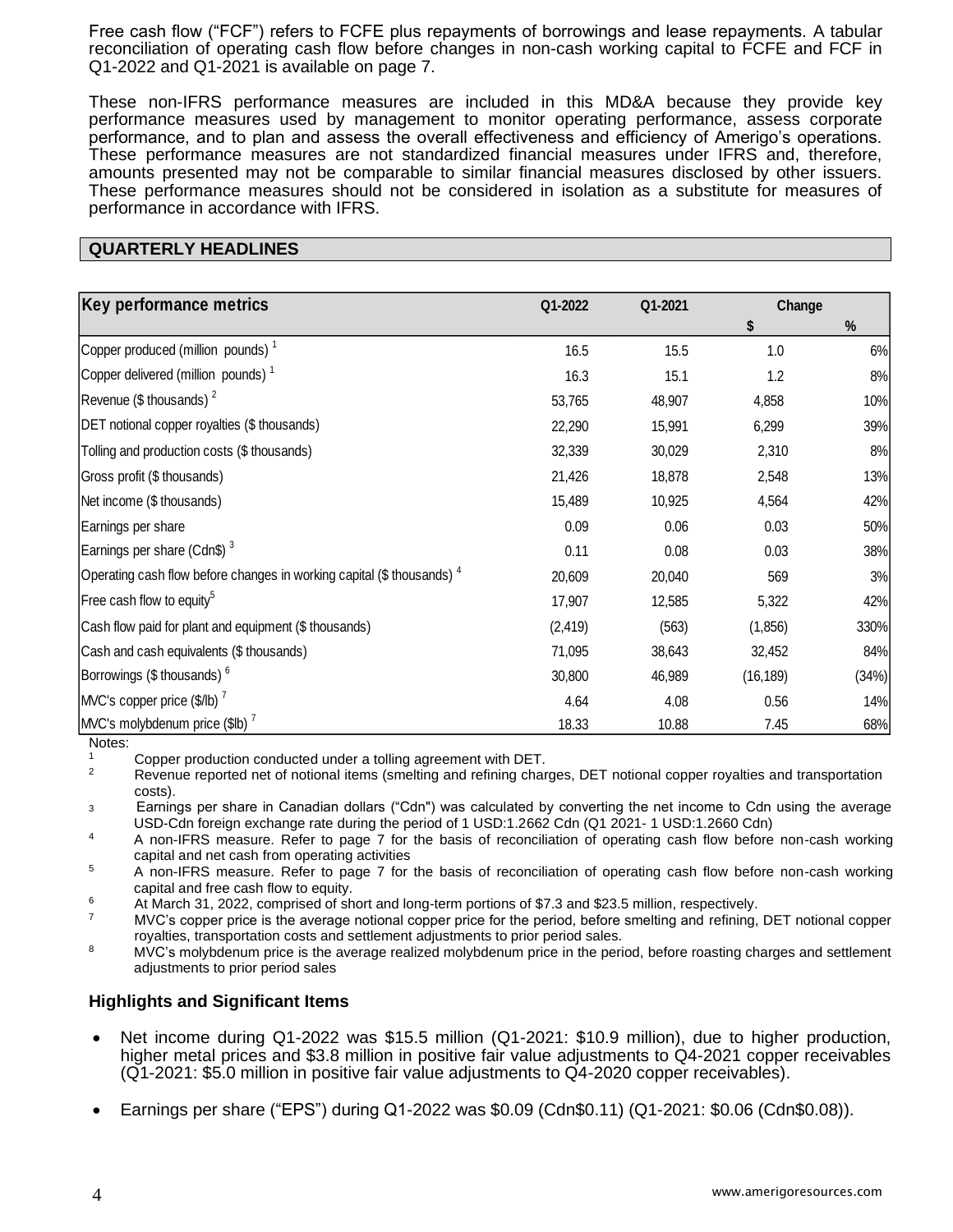- In Q1-2022, MVC's copper price was \$4.64 per pound ("/lb"), 14% higher than the Q1-2021 copper price of \$4.08/lb. MVC's molybdenum price was \$18.33/lb, 68% higher than the Q1-2021 price of \$10.88/lb.
- Q1-2022 copper production was 16.5 million pounds (Q1-2021: 15.5 million pounds) including 9.6 million pounds from fresh tailings (Q1-2021: 7.0 million pounds) and 6.9 million pounds from Cauquenes (Q1-2021: 8.5 million pounds).
- Molybdenum production during Q1-2022 was 0.2 million pounds (Q1-2021: 0.4 million pounds) due to lower molybdenum content in fresh tailings.
- Revenue during Q1-2022 was \$53.8 million (Q1-2021: \$48.9 million), including copper tolling revenue of \$50.4 million (Q1-2021: \$45.4 million) and molybdenum revenue of \$3.4 million (Q1- 2021: \$3.5 million).
- Copper tolling revenue is calculated from MVC's gross value of copper produced during Q1-2022 of \$73.8 million (Q1-2021: \$58.1 million) and fair value adjustments to settlement receivables of \$5.6 million (Q1-2021: \$8.5 million), less notional items including DET royalties of \$22.3 million (Q1-2021: \$16.0 million), smelting and refining of \$6.2 million (Q1-2021: \$4.7 million) and transportation of \$0.5 million (Q1-2021: \$0.5 million). The Q1-2022 settlement adjustments included \$3.8 million in settlement adjustments in respect of Q4-2021 production, which are final adjustments (Q1-2021: \$5.0 million of final adjustments in respect of Q4-2020 production).
- The Company generated operating cash flow before changes in non-cash working capital of \$20.6 million in Q1-2022 (Q1-2021: \$20.0 million). Quarterly net operating cash flow was \$21.4 million (Q1- 2021: \$28.1 million).
- Q1-2022 cash cost (a non-IFRS measure, page 12) increased 1% to \$1.90/lb (Q1-2021: \$1.88/lb).
- Q1-2022 total cost (a non-IFRS measure, page 12) increased to \$3.59/lb (Q1-2021: \$3.23/lb), due mostly to an increase of \$0.32/lb in DET notional royalties from higher metal prices.
- MVC's financial performance is very sensitive to changes in copper prices. MVC's Q1-2022 provisional copper price was \$4.64/lb, and final prices for January, February, and March sales will be the average London Metal Exchange ("LME") prices for April, May, and June, respectively. A 10% increase or decrease from the \$4.64/lb provisional price used at March 31, 2022 would result in a \$7.6 million change in revenue in Q2-2022 in respect of Q1-2022 production.
- In Q1-2022, Amerigo returned \$7.6 million to shareholders: \$4.2 million were paid on March 21, 2022, through Amerigo's increased quarterly dividend of Cdn\$0.03 per share, and \$3.4 million were returned through the purchase of 2.4 million common shares for cancellation through Amerigo's ongoing Normal Course Issuer Bid ("NCIB"). A further 6.9 million shares remain available for repurchase and cancellation under the NCIB.
- In Q1-2022, the Company made scheduled debt payments of \$nil (Q1-2021: \$6.5 million) and paid \$2.4 million for plant and equipment (Q1-2021: \$0.6 million)
- At March 31, 2022, the Company held cash and cash equivalents of \$71.1 million (December 31, 2021: \$59.8 million), restricted cash of \$6.4 million (December 31, 2021: \$4.2 million) and had working capital of \$34.5 million (December 31, 2021: \$24.6 million).
- Refer to Cautionary Statement on Forward-Looking Information (page 19).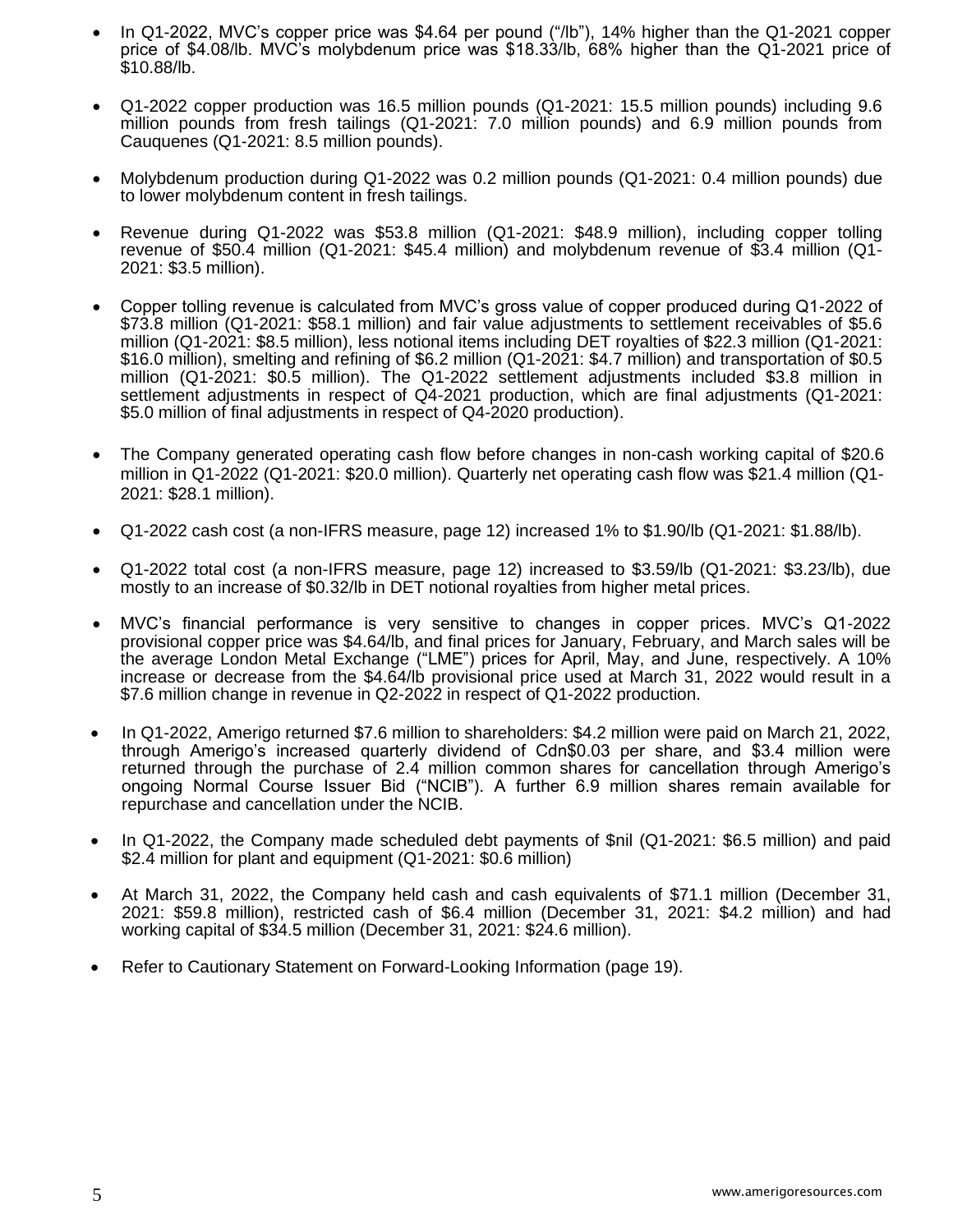# **SUMMARY OF FINANCIAL RESULTS Q1-2022 TO Q1-2021**

|                                                                          | Q1-2022               | Q4-2021              | Q3-2021               | Q2-2021               | Q1-2021              |
|--------------------------------------------------------------------------|-----------------------|----------------------|-----------------------|-----------------------|----------------------|
|                                                                          | \$                    | \$                   | \$                    | \$                    | \$                   |
| Copper production, million pounds 1                                      | 16.469                | 16.892               | 15.988                | 14.987                | 15.501               |
| Copper deliveries, million pounds <sup>1</sup>                           | 16.289                | 16.720               | 16.903                | 15.133                | 15.109               |
| MVC's copper price (\$/lb)                                               | 4.64                  | 4.32                 | 4.23                  | 4.37                  | 4.08                 |
| Financial results (\$ thousands)                                         |                       |                      |                       |                       |                      |
| Revenue                                                                  |                       |                      |                       |                       |                      |
| Gross value of copper produced                                           | 73,797                | 72,630               | 72,001                | 66,634                | 58,143               |
| Adjustments to fair value of settlement receivables                      | 5,612                 | 2,641                | (2,867)               | 4,758                 | 8,530                |
|                                                                          | 79,409                | 75,271               | 69,134                | 71,392                | 66,673               |
| Notional items deducted from gross value of copper produced:             |                       |                      |                       |                       |                      |
| DET royalties - copper<br>Smelting and refining                          | (22, 290)<br>(6, 274) | (21,606)<br>(5, 426) | (20, 594)<br>(5, 499) | (20, 183)<br>(4, 944) | (15,991)<br>(4, 762) |
| Transportation                                                           | (466)                 | (458)                | (520)                 | (524)                 | (519)                |
| Copper tolling revenue                                                   | 50,379                | 47,781               | 42,521                | 45,741                | 45,401               |
| Molybdenum and other revenue                                             | 3,386                 | 4,228                | 5,611                 | 4,762                 | 3,506                |
|                                                                          | 53,765                | 52,009               | 48,132                | 50,503                | 48,907               |
| Tolling and production costs                                             |                       |                      |                       |                       |                      |
| Tolling and production costs                                             | (25, 121)             | (24, 885)            | (27, 212)             | (25, 289)             | (23, 834)            |
| Depreciation and amortization                                            | (4, 924)              | (4,992)              | (4, 325)              | (4, 321)              | (4,376)              |
| Administration                                                           | (1,616)               | (1, 345)             | (1,288)               | (1, 175)              | (1,262)              |
| DET royalties - molybdenum                                               | (678)                 | (896)                | (1, 115)              | (591)                 | (557)                |
|                                                                          | (32, 339)             | (32, 118)            | (33, 940)             | (31, 376)             | (30, 029)            |
| Gross profit                                                             | 21,426                | 19,891               | 14,192                | 19,127                | 18,878               |
| Other expenses                                                           |                       |                      |                       |                       |                      |
| Derivative to related parties including changes in fair value            | 477                   | (367)                | (85)                  | 8                     | (377)                |
| Salaries, management and professional fees                               | (971)                 | (1, 254)             | (614)                 | (548)                 | (758)                |
| Office and general expenses                                              | (400)                 | (204)                | (205)                 | (186)                 | (401)                |
| Share-based payment compensation                                         | (208)                 | (195)                | (188)                 | (188)                 | (89)                 |
|                                                                          | (1, 579)              | (1,653)              | (1,007)               | (922)                 | (1,248)              |
| Foreign exchange gain (loss)                                             | 1,227                 | (367)                | (460)                 | (129)                 | (489)                |
| Writedown of obsolete equipment and supplies                             | (551)                 |                      | (9)                   | (86)                  | (749)                |
| Other gains                                                              | 12                    | 10                   | 15                    | 69                    | 26                   |
|                                                                          | 688                   | (357)                | (454)                 | (146)                 | (1, 212)             |
|                                                                          | (414)                 | (2, 377)             | (1, 546)              | (1,060)               | (2, 837)             |
| Operating profit                                                         | 21,012                | 17,514               | 12,646                | 18,067                | 16,041               |
| Finance gain (expense)                                                   | 114                   | 325                  | (1, 102)              | (2, 136)              | (856)                |
| Income before income tax                                                 | 21,126                | 17,839               | 11,544                | 15,931                | 15,185               |
| Income tax expense                                                       | (5,637)               | (8,951)              | (3, 124)              | (4, 345)              | (4,260)              |
| Net income                                                               | 15,489                | 8,888                | 8,420                 | 11,586                | 10,925               |
|                                                                          |                       |                      |                       |                       | 0.06                 |
| Earnings per share - basic<br>Earnings per share - diluted               | 0.09<br>0.09          | 0.05<br>0.05         | 0.05<br>0.05          | 0.06<br>0.06          | 0.06                 |
| Earnings per share Cdn\$ - basic                                         | 0.11                  | 0.06                 | 0.06                  | 0.08                  | 0.08                 |
| Earnings per share Cdn\$ - diluted                                       | 0.11                  | 0.06                 | 0.06                  | 0.08                  | 0.08                 |
|                                                                          |                       |                      |                       |                       |                      |
| Unit tolling and production costs                                        | 1.99                  | 1.92                 | 2.01                  | 2.07                  | 1.99                 |
| Cash cost (\$/lb) <sup>2</sup>                                           | 1.90                  | 1.68                 | 1.62                  | 1.81                  | 1.88                 |
| Total cost $(\frac{5}{lb})^2$                                            | 3.59                  | 3.31                 | 3.24                  | 3.49                  | 3.23                 |
| Uses and sources of cash (\$thousands)                                   |                       |                      |                       |                       |                      |
| Operating cash flow before non-cash working capital changes <sup>2</sup> | 20,609                | 18,279               | 14,067                | 17,067                | 20,040               |
| Net cash from operating activities                                       | 21,374                | 17,705               | 25,382                | 21,902                | 28,136               |
| Cash (used in) from investing activities                                 | (2, 419)              | (4, 532)             | (6,022)               | (839)                 | 3,289                |
| Cash used in financing activities                                        | (7, 755)              | (17, 199)            | (2, 156)              | (10, 574)             | (6, 892)             |
| Ending cash and cash equivalents                                         | 71,095                | 59,792               | 64,945                | 48,909                | 38,643               |
| Ending restricted cash                                                   | 6,383                 | 4,221                | 6,441                 | 4,200                 |                      |

Notes:

1 Includes production from fresh tailings and Cauquenes tailings.

<sup>2</sup> Operating cash flow before non-cash working capital changes, cash and total costs are non-IFRS measures. Refer to page 7 for the basis of reconciliation of operating cash flow before non-cash working capital and net cash from operating activities and page 12 for the basis of reconciliation of cash and total cost to tolling and production costs

A discussion on key quarterly variances (revenue and tolling and production costs) can be found on page 13.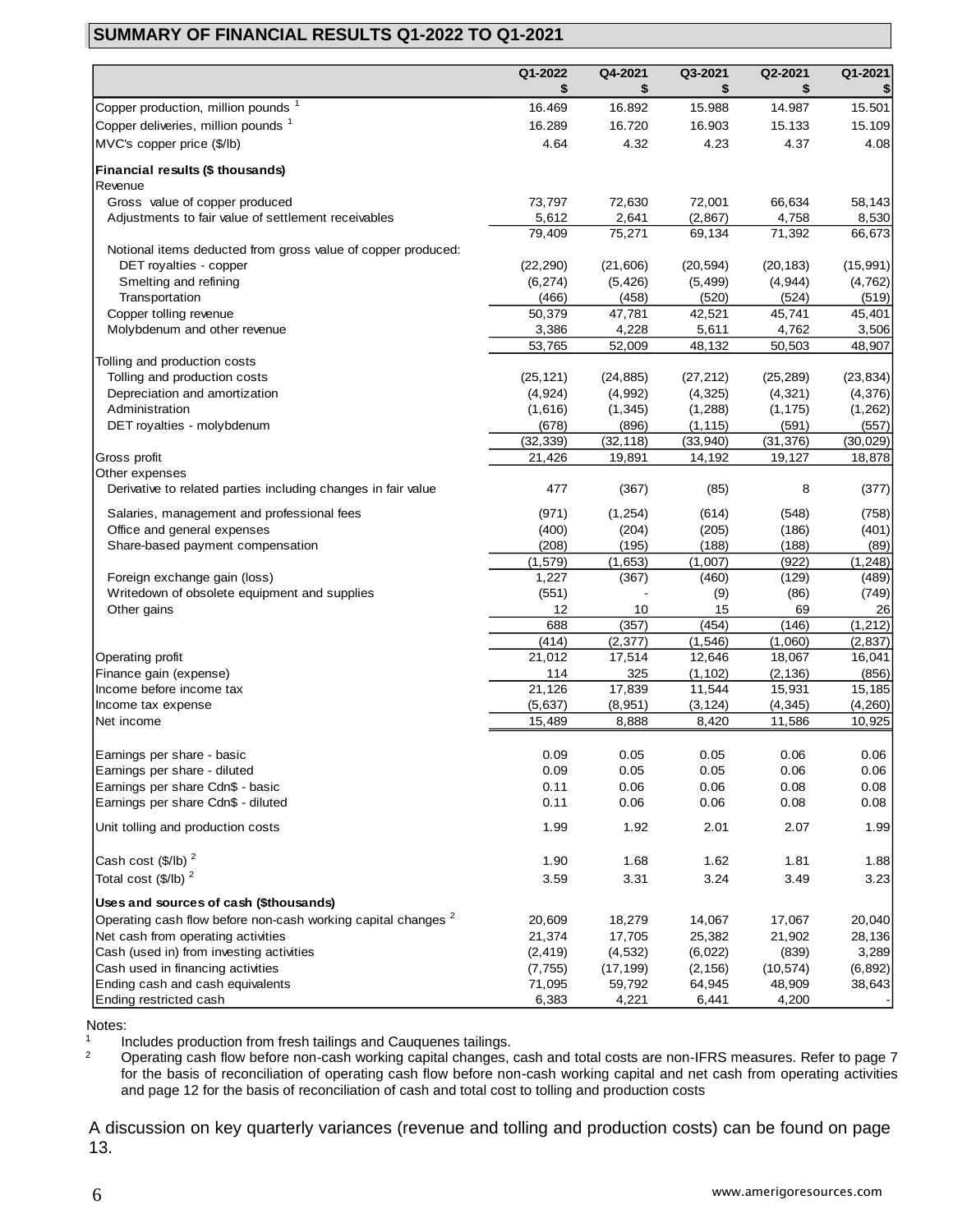The reconciliation of operating cash flow before non-cash working capital and net cash from operating activities for the periods presented in this MD&A is the following:

| (Expressed in thousands)                            | Q1-2022 | $Q1 - 2021$ |
|-----------------------------------------------------|---------|-------------|
|                                                     |         |             |
| Net cash from operating activities                  | 21.374  | 28,136      |
| Add (deduct):                                       |         |             |
| Changes in non-cash working capital                 | (765)   | (8,096)     |
| Operating cash flow before non-cash working capital | 20,609  | 20,040      |

The reconciliation of operating cash flow before changes in non-cash working capital to FCFE and FCF for the periods presented in this MD&A is the following:

| (Expressed in thousands)                                       | Q1-2022  | Q1-2021  |
|----------------------------------------------------------------|----------|----------|
|                                                                | S        |          |
| Operating cash flow before changes in non-cash working capital | 20,609   | 20,040   |
| Deduct:                                                        |          |          |
| Cash used to purchase plant and equipment                      | (2, 419) | (563)    |
| Repayment of borrowings                                        |          | (6, 547) |
| Lease repayments                                               | (283)    | (345)    |
| Free cash flow to equity                                       | 17,907   | 12,585   |
| Add:                                                           |          |          |
| Repayment of borrowings                                        |          | 6,547    |
| Lease repayments                                               | 283      | 345      |
| Free cash flow                                                 | 18,190   | 19,477   |

#### **OPERATING RESULTS**

Copper production in Q1-2022 was 16.5 million pounds (Q1-2021: 15.5 million pounds) and copper deliveries were 16.3 million pounds (Q1-2021: 15.1 million pounds).

With respect to fresh tailings, MVC's production increased to 9.6 million pounds of copper in Q1-2022 (Q1-2021: 7.0 million pounds) as the Company has been focusing on maximizing production from fresh tailings in order to reduce processing from Cauquenes with the advantages of preserving water and delaying mineral resource depletion without lowering copper production. Recovery from fresh tailings increased to 22.2% in Q1-2022 (Q1-2021: 19.3%), and grade increased from 0.157% to 0.143%.

Production from Cauquenes decreased to 6.9 M lbs from 8.5 M lbs in Q1-2021, as anticipated in the annual mining plan due to lower processing rates. Copper grade was 0.252% (Q1-2021: 0.242%) and recovery increased to 33.8% in Q1-2022 (33.1% in Q1-2021).

MVC's average plant availability during Q1-2022 was 98.8%.

MVC's operations continued through Q1-2022 without any significant disruptions due to COVID-19.

Molybdenum production during Q1-2022 was 0.2 million pounds (Q1-2021: 0.4 million pounds) due to the lower molybdenum content available in fresh tailings.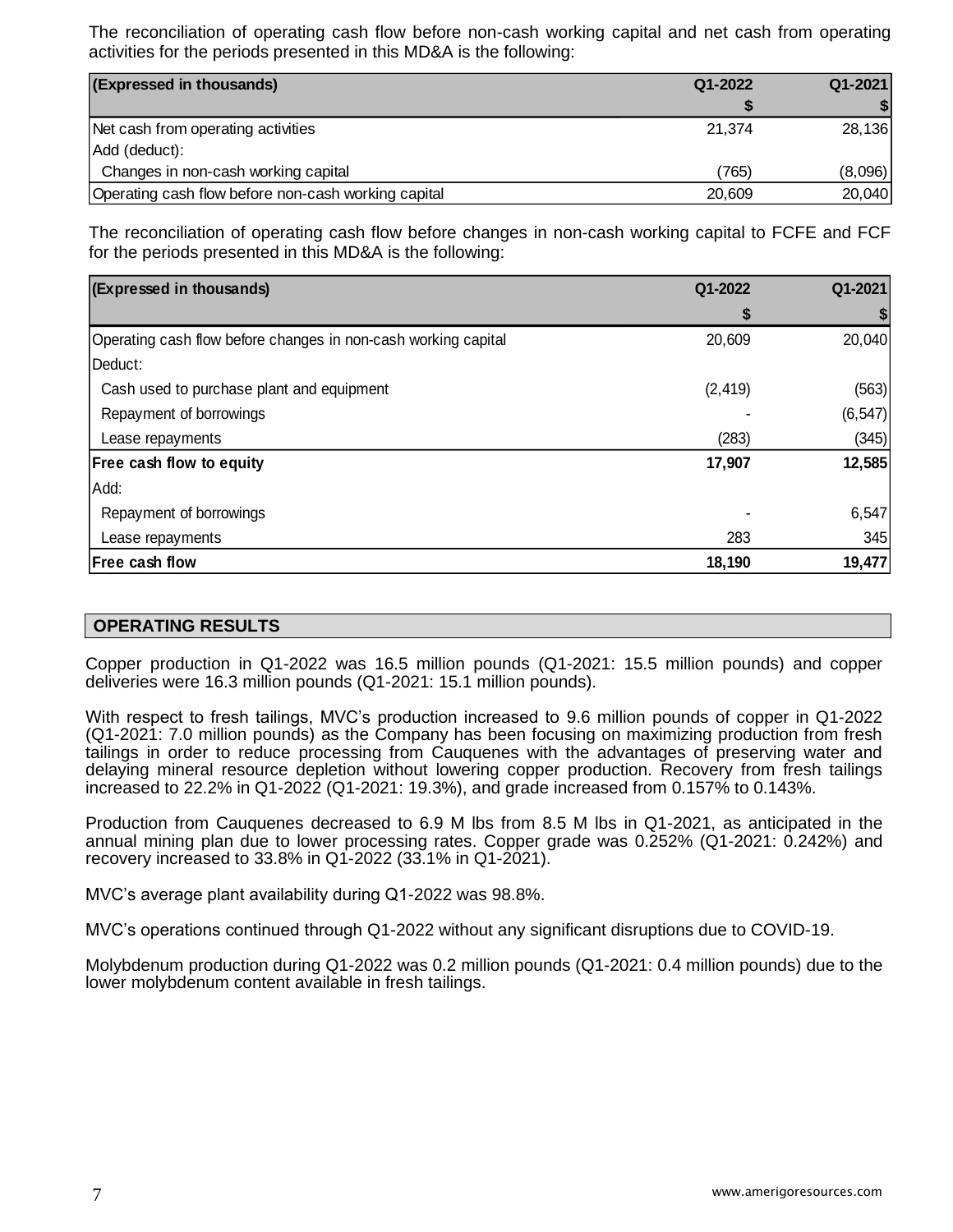Production results for Q1-2022 and Q1-2021 are included below:

| <b>PRODUCTION</b>                  | Q1-2022    | Q1-2021    |
|------------------------------------|------------|------------|
| <b>FRESH TAILINGS</b>              |            |            |
| Tonnes per day                     | 139,238    | 128,238    |
| Operating days                     | 90         | 90         |
| Tonnes processed                   | 12,525,446 | 11,541,378 |
| Copper grade (%)                   | 0.157%     | 0.143%     |
| Copper recovery                    | 22.2%      | 19.3%      |
| Copper produced (M lbs)            | 9.61       | 7.03       |
| <b>CAUQUENES TAILINGS</b>          |            |            |
| Tonnes per day                     | 40,628     | 55,457     |
| Operating days                     | 90         | 87         |
| Tonnes processed                   | 3,615,801  | 4,811,171  |
| Copper grade (%)                   | 0.252%     | 0.242%     |
| Copper recovery                    | 33.8%      | 33.1%      |
| Copper produced (M lbs)            | 6.86       | 8.47       |
| Fresh tailings + Cauquenes (M lbs) | 16.47      | 15.50      |
| <b>COPPER</b>                      |            |            |
| Total copper produced (M lbs)      | 16.47      | 15.50      |

# **2022 Production and Cash Cost Outlook Update**

Amerigo is on track to meet the Company's annual production guidance of 61.9 M lbs of copper at a cash cost of \$1.90/lb (a non-IFRS measure, page 12). Q1-2022 molybdenum production results currently indicate a variance of approximately 8% below the annual production target of 1.2 M lbs of molybdenum.

Production in Q2-2022 will be lower than in Q1-2022 as the annual plant maintenance shutdown at MVC and El Teniente took place from April 5 to April 13, 2022. Amerigo's 2022 production guidance factored the impact of the annual plant shutdown.

As disclosed by the Company on January 13, 2022, Amerigo's projected increase in cash cost in 2022 is being driven by higher market-driven treatment and refinery charges (\$0.06/lb), an increase in steel price which will impact grinding costs (\$0.04/lb), projected lower moly by-product credits (\$0.02/lb) and the projected escalation of all other costs combined (\$0.02/lb).

In 2022, MVC is undertaking 29 sustaining capital expenditure projects ("Capex") at a target cost of \$6.0 million including water supply and storage improvements, reallocation of one additional existing mill from Cauquenes to fresh tailings, improvements to the moly plant and electrical lines, implementation of an Enterprise Resource Planning ("ERP") system and others. MVC will also undertake 2 additional Capex projects at a target cost of \$4.7 million to reinforce the slurry and water lines between Cauquenes and the MVC concentrator plant and to upgrade the aerial tailings channel within the MVC facilities in response to higher throughput from fresh tailings. Capitalizable maintenance and strategic spares are expected to be \$2.8 million. Capex execution is progressing within schedule and within budget.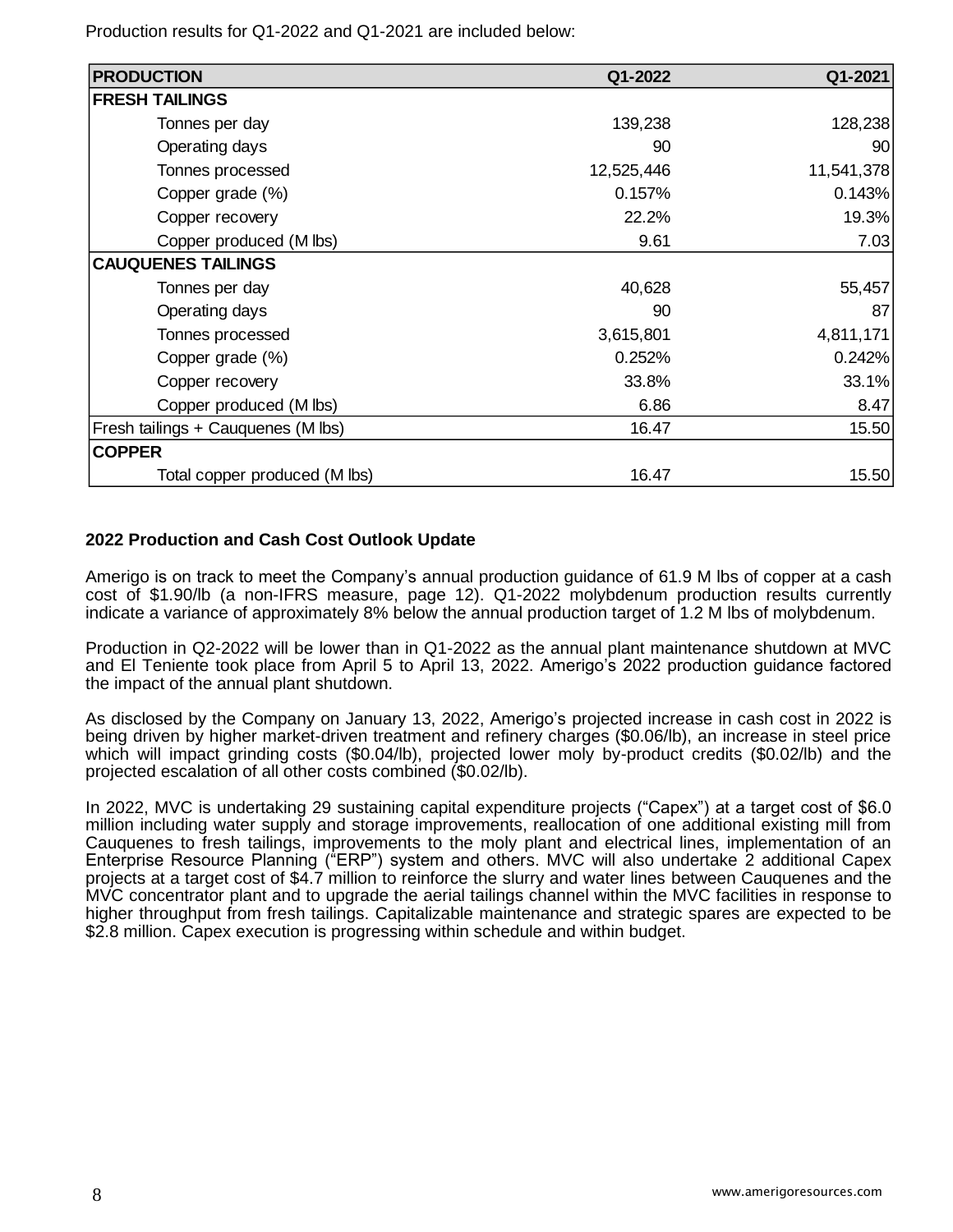# **FINANCIAL RESULTS – Q1-2022**

Net income during Q1-2022 was \$15.5 million (Q1-2021: \$10.9 million), due to higher production and higher metal prices.

# **Revenue**

Revenue in Q1-2022 was \$53.8 million (Q1-2021: \$48.9 million).

| (Expressed in thousands)                                         | Q1-2022   | Q1-2021   |
|------------------------------------------------------------------|-----------|-----------|
|                                                                  |           |           |
| Average LME copper price per pound                               | 4.53      | 3.85      |
| Gross value of copper produced                                   | 73,797    | 58,143    |
| Adjustments to fair value of settlement receivables <sup>1</sup> | 5,612     | 8,530     |
|                                                                  | 79,409    | 66,673    |
| Notional items deducted from gross value of copper produced:     |           |           |
| DET royalties - copper                                           | (22, 290) | (15, 991) |
| Smelting and refining charges                                    | (6, 274)  | (4, 762)  |
| Transportation                                                   | (466)     | (519)     |
| Copper tolling revenue                                           | 50,379    | 45,401    |
| Molybdenum revenue                                               | 3,386     | 3,506     |
| Revenue                                                          | 53,765    | 48,907    |
| MVC's copper price (\$/lb) <sup>2</sup>                          | 4.64      | 4.08      |
| MVC's molybdenum price (\$/lb)                                   | 18.33     | 10.88     |

Notes:

1. Of the \$5.6 million in adjustments to fair value of settlement receivables, \$3.8 million are in respect of Q4-2021 sales and \$1.8 million are in respect to Q1-2022 sales (Q1 2021 - \$5.0 million are in respect of Q4-2020 sales and \$3.5 million are in respect to Q1-2021).

2. MVC's copper price is the gross copper selling price after considering the same quarter sales settlement adjustments. Therefore, this amount can vary from the average LME copper price per pound.

MVC produces copper concentrates under a tolling agreement with DET. Title to the copper concentrates produced by MVC is retained by DET and MVC earns tolling revenue, calculated as the gross value of copper produced at applicable market prices, plus or minus adjustments to the fair value of settlement receivables, net of notional items (DET copper royalties, treatment and refining charges and transportation costs).

Copper revenue is billed weekly based on the tolling activity of the preceding week, which is measured by the production of copper concentrates. Additional monthly billings are based on the tolling activity for the full month, less weekly billings, and to bill for pricing term differences, as disclosed in the following paragraph.

MVC's compensation is determined in accordance with annual industry benchmarks for pricing terms and smelting and refining charges. In 2022, it is based on the average LME copper price for the third month following delivery of copper concentrates produced under the tolling agreement (M+3). Accordingly, final pricing for copper produced by MVC is determined based on the average LME copper price of the third month following delivery of copper, and final prices for January, February, and March sales will be the average LME prices for April, May, and June respectively. This variable difference gives rise to a derivative, changes in the fair value of which are recognized in revenue as settlement receivables.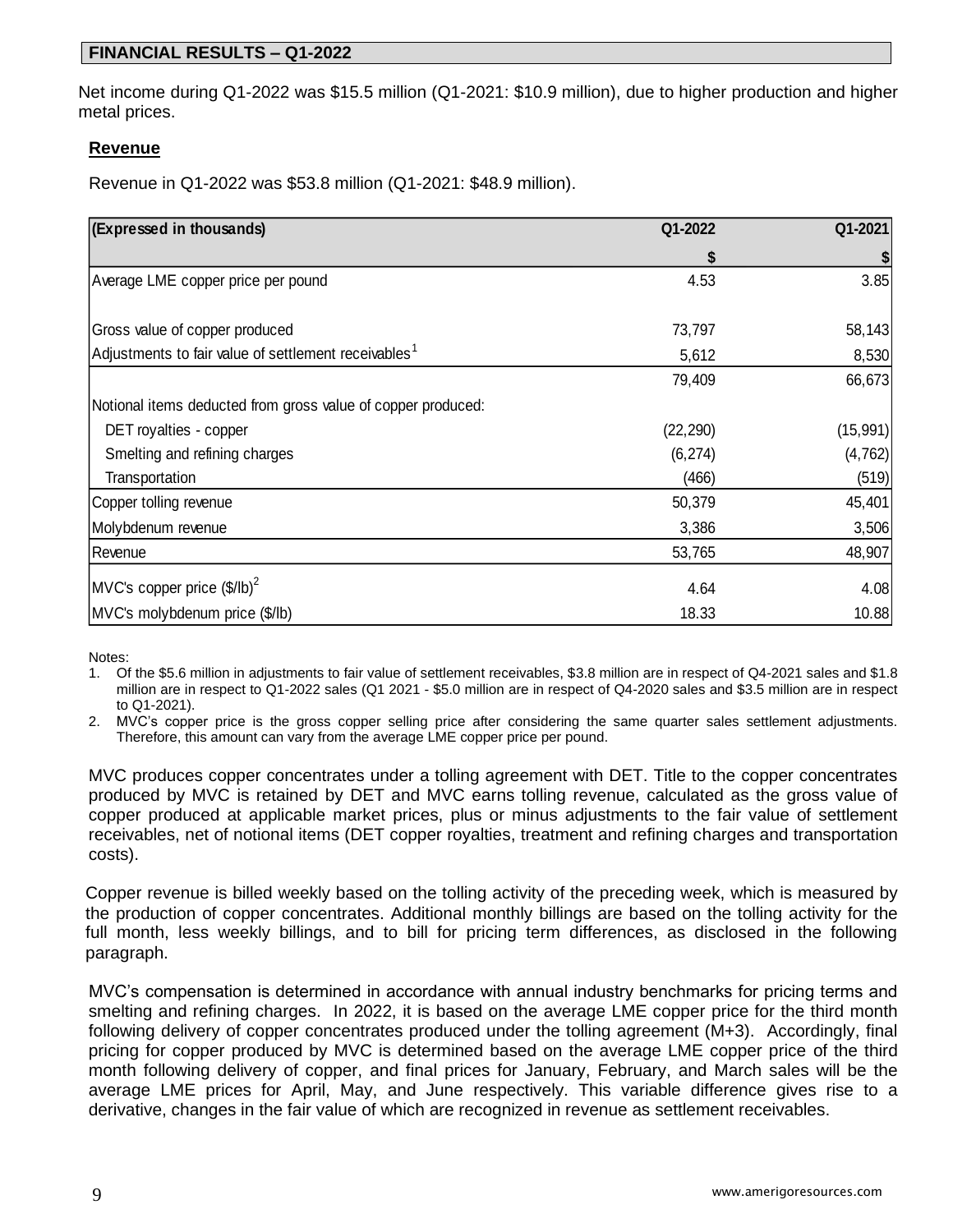At March 31, 2022, the provisional copper price used by MVC was \$4.64/lb. Financial performance is very sensitive to changes in copper prices. For example, a 10% increase or decrease from the \$4.64/lb price would result in a \$7.6 million change in copper tolling revenue in Q2-2022.

DET royalties on copper production are a notional item deducted from MVC's gross value of copper produced. In Q1-2022, DET notional copper royalties were \$22.3 million (Q1-2021: \$16.0 million) due to higher copper prices.

We disclose the terms for DET notional copper royalties and molybdenum royalties under Agreements with Codelco's DET (page 16).

Molybdenum produced by MVC is predominantly sold under written sales agreements with Molymet and Glencore under which revenue is billed monthly based on the amount of concentrates delivered during the preceding month. Molymet and Glencore can elect different pricing terms monthly. In Q1-2022, pricing terms ranged from M+1 to M+6 in respect of the average Platt's molybdenum dealer oxide price of the month of sale. This variable difference also gives rise to a derivative, which is valued at fair value through profit or loss.

In Q1-2022, MVC's molybdenum sales price was \$18.33/lb (Q1-2021: \$10.88/lb). At March 31, 2022, molybdenum sales were provisionally priced at \$19.25/lb. A 10% increase or decrease in this price would result in price-driven revenue settlement adjustments of \$0.4 million.

### **Tolling and Production Costs**

| (Expressed in thousands)                            | Q1-2022 | Q1-2021 |
|-----------------------------------------------------|---------|---------|
|                                                     |         |         |
| Direct tolling and production costs                 |         |         |
| Power costs                                         | 7,701   | 8,046   |
| Direct labour                                       | 3,137   | 3,298   |
| Grinding media                                      | 2,895   | 2,530   |
| Lime costs                                          | 1,689   | 2,069   |
| Other direct tolling / production costs             | 9,699   | 7,891   |
|                                                     | 25,121  | 23,834  |
| Depreciation and amortization                       | 4,924   | 4,376   |
| Administration                                      | 1,616   | 1,262   |
| DET royalties - molybdenum                          | 678     | 557     |
| Tolling and production costs                        | 32,339  | 30,029  |
| Unit tolling and production costs (\$/lb delivered) | 1.99    | 1.99    |

During Q1-2022, power costs decreased by \$0.3 million or 4% compared to Q1-2021 due to a 3% decrease in power consumption at MVC, as a result of lower Cauquenes processing. Power costs in Q1- 2022 were \$0.0907/kWh (Q1-2021: \$0.0928/kWh).

Grinding media increased \$0.4 million or 14% due to higher consumption associated with higher production and increased steel prices.

Lime costs decreased \$0.4 million or 18% due to lower consumption associated with lower Cauquenes processing.

During Q1-2022, direct labour decreased by \$0.2 million or 5% compared to Q1-2021, when MVC paid a \$0.5 million collective agreement signing bonus to the plant supervisors.

In aggregate, other direct tolling costs increased by \$1.8 million in Q1-2022 due to a decrease in inventory adjustments of \$1.1 million, an increase of \$0.2 million in subcontractors and support services, an increase in copper reagents of \$0.3 million, an increase in maintenance of \$0.4 million, and an increase in industrial water of \$0.2 million. This increase in costs was offset by a decrease in process control, environmental, and safety of \$0.4 million.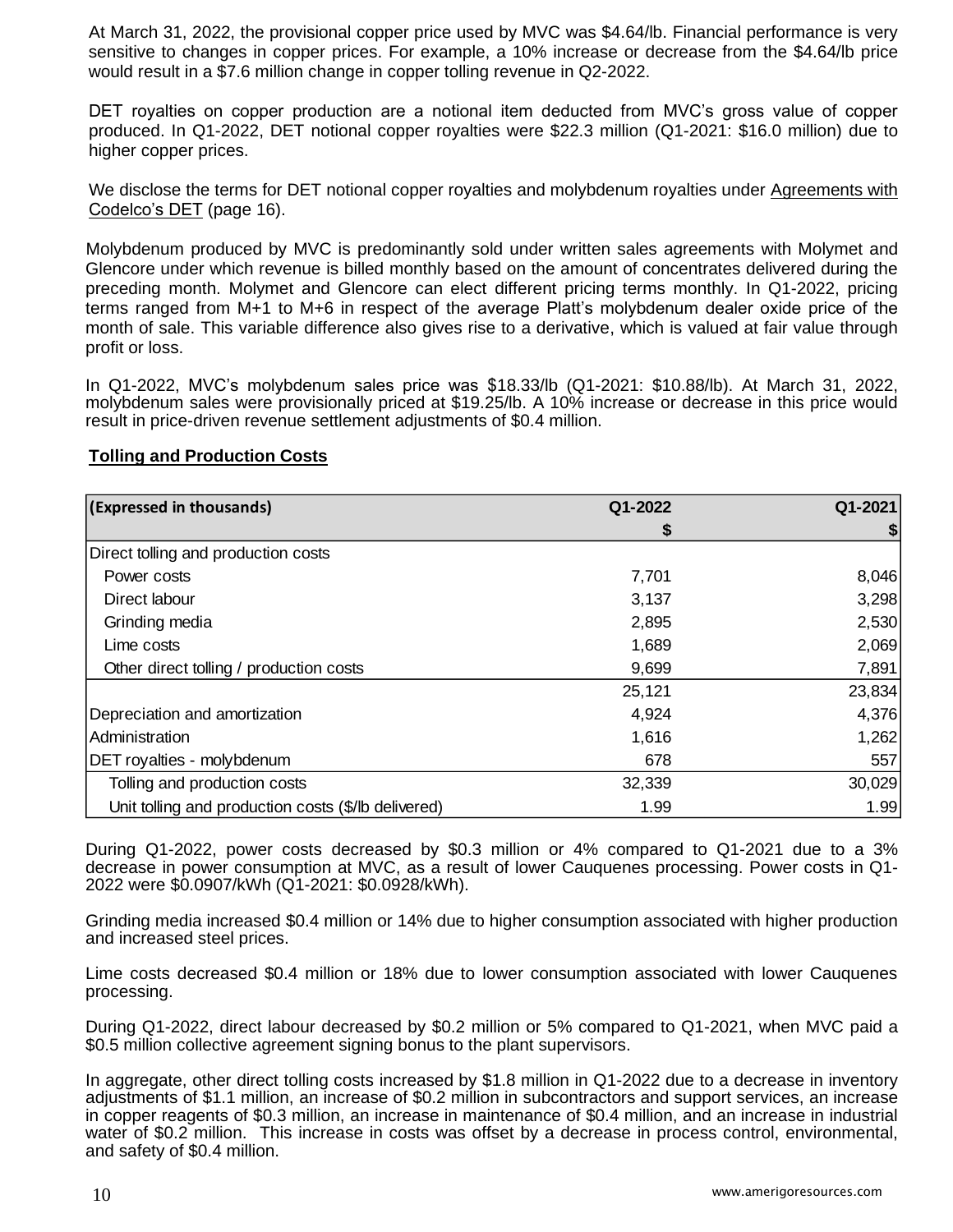| (Expressed in thousands)                      | Q1-2022  | Q1-2021 |
|-----------------------------------------------|----------|---------|
|                                               | S        |         |
| Other direct tolling costs                    |          |         |
| Maintenance, excluding labour                 | 2,508    | 2,150   |
| Molybdenum production costs                   | 2,232    | 2,173   |
| Historic tailings extraction                  | 1,742    | 1,774   |
| Copper reagents                               | 1,214    | 950     |
| Industrial water                              | 1,092    | 910     |
| Process control, environmental and safety     | 891      | 1,311   |
| Subcontractors, support services              | 857      | 634     |
| Filtration and all other direct tolling costs | 346      | 297     |
| Inventory adjustments                         | (1, 183) | (2,308) |
|                                               | 9,699    | 7,891   |

| (S/lb Cu)                                     | Q1-2022 | Q1-2021 |
|-----------------------------------------------|---------|---------|
| Other direct tolling costs                    |         |         |
| Maintenance, excluding labour                 | 0.15    | 0.15    |
| Molybdenum production costs                   | 0.14    | 0.14    |
| Historic tailings extraction                  | 0.11    | 0.11    |
| Copper reagents                               | 0.07    | 0.06    |
| Industrial water                              | 0.07    | 0.06    |
| Process control, environmental and safety     | 0.05    | 0.08    |
| Subcontractors, support services              | 0.05    | 0.04    |
| Filtration and all other direct tolling costs | 0.02    | 0.02    |
| Inventory adjustments                         | (0.07)  | (0.15)  |
|                                               | 0.59    | 0.51    |

Depreciation and amortization in Q1-2022 were \$4.9 million (Q1-2021: \$4.4 million) and administration expenses during Q1-2022 were \$1.6 million (Q1-2021: \$1.3 million). Administration expenses increased due to an increase in professional fees, insurance, and COVID-19 safety expenses.

# **Other Expenses and Gains**

Other expenses of \$0.4 million in Q1-2022 (Q1-2021: \$2.8 million) are costs not related to MVC's production operations and include:

- General and administration expenses of \$1.6 million (Q1-2021: \$1.2 million) including salaries, management and professional fees of \$1.0 million (Q1-2021: \$0.8 million), office and general expenses of \$0.4 million (Q1-2021: \$0.4 million) and share-based payments of \$0.2 million (Q1-2021: \$0.1 million).
- A \$0.5 million gain associated with the derivative to related parties (Q1-2021: loss of \$0.4 million), including actual amounts paid or accrued to related parties of \$0.3 million (Q1-2021: \$0.3 million) and a decrease in the derivative's fair value of \$0.8 million (Q1-2021: increase of \$0.1 million). The decrease during the quarter was a result of a sharp increase in discount rates used to compute the fair value of the derivative.
- Other gains of \$0.7 million (Q1-2021: other losses of \$1.2 million). A foreign exchange gain was recorded for \$1.2 million during Q1-2022 (Q1-2021: loss of \$0.5 million). There was also a write-down of obsolete equipment and supplies in the amount of \$0.6 million (Q1-2021: \$0.7 million).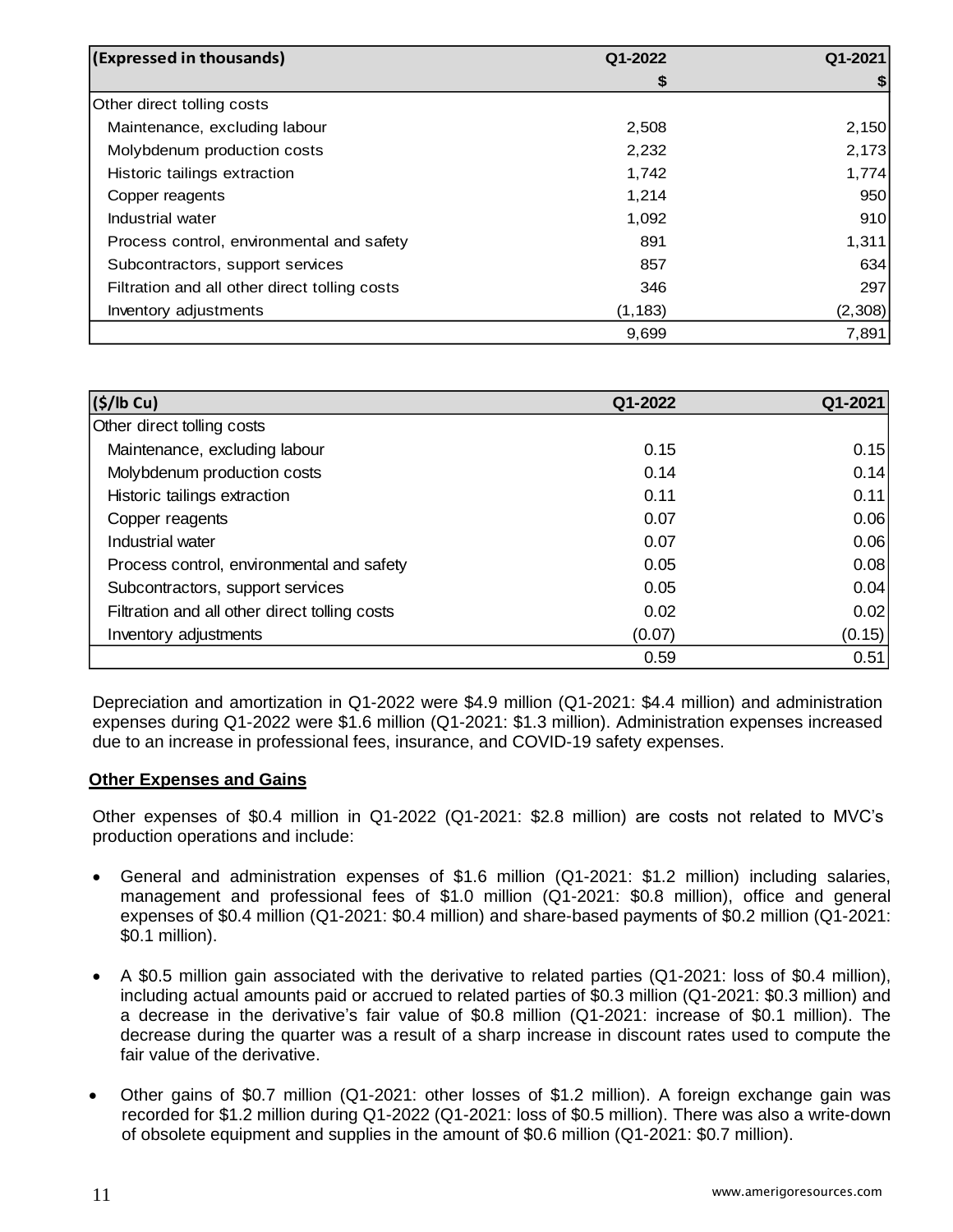- The Company's finance gain in Q1-2022 was \$0.1 million (Q1-2021: loss of \$0.9 million) which includes interest on loans, leases, and bank charges of \$0.5 million (Q1-2021: \$1.1 million) and positive fair value changes on an interest rate swap ("IRS") of \$0.6 million (Q1-2021: \$0.2 million).
- Income tax expense in Q1-2022 was \$5.6 million, with a current tax expense of \$5.3 million and a deferred income tax expense of \$0.3 million. In Q1-2021 the Company posted an income tax expense of \$4.3 million.

Deferred income tax recovery or expense results from the changes to deferred income tax liabilities, arising predominantly from the differences between the book and tax values of MVC's property, plant and equipment. Deferred tax liabilities do not represent income tax payable.

#### **Cash Cost and Total Cost**

Cash cost and total cost are non-IFRS measures prepared on a basis consistent with the industry standard Brook Hunt definitions.

For the Company, these non-IFRS performance measures provide key performance measures used by management to monitor operating performance, assess corporate performance, and to plan and assess the overall effectiveness and efficiency of Amerigo's operations. These performance measures are commonly used in the mining industry and are not defined under IFRS. Cash cost is the aggregate of smelting and refining charges, tolling/production costs net of inventory adjustments and administration costs, net of by-product credits. Total Costs include cash costs plus royalty expenses, by-product credits, and depreciation and amortization.

As these performance measures are not standardized financial measures under IFRS, the amounts presented may not be comparable to similar financial measures disclosed by other issuers. These performance measures should not be considered in isolation as a substitute for measures of performance in accordance with IFRS.

| (Expressed in thousands)                      | Q1-2022   | Q1-2021   |
|-----------------------------------------------|-----------|-----------|
|                                               | S         | \$        |
| Tolling and production costs                  | 32,339    | 30,029    |
| Add (deduct):                                 |           |           |
| DET notional royalties - copper               | 22,290    | 15,991    |
| Smelting and refining charges                 | 6,274     | 4,762     |
| <b>Transportation costs</b>                   | 466       | 519       |
| Inventory adjustments                         | 1,183     | 2,308     |
| By-product credits                            | (3,386)   | (3,506)   |
| Total cost                                    | 59,166    | 50,103    |
| Deduct:                                       |           |           |
| DET notional royalties - copper               | (22, 290) | (15, 991) |
| DET royalties - molybdenum                    | (678)     | (557)     |
|                                               | (22, 968) | (16, 548) |
| Depreciation and amortization                 | (4,924)   | (4, 376)  |
| Cash cost                                     | 31,274    | 29,179    |
| Pounds of copper tolled (fresh and Cauquenes) | 16.50     | 15.50     |
| Cash cost (\$/lb)                             | 1.90      | 1.88      |
| Total cost (\$/lb)                            | 3.59      | 3.23      |

A reconciliation of tolling and production costs to cash cost and total cost in Q1-2022 and Q1-2021 is presented below: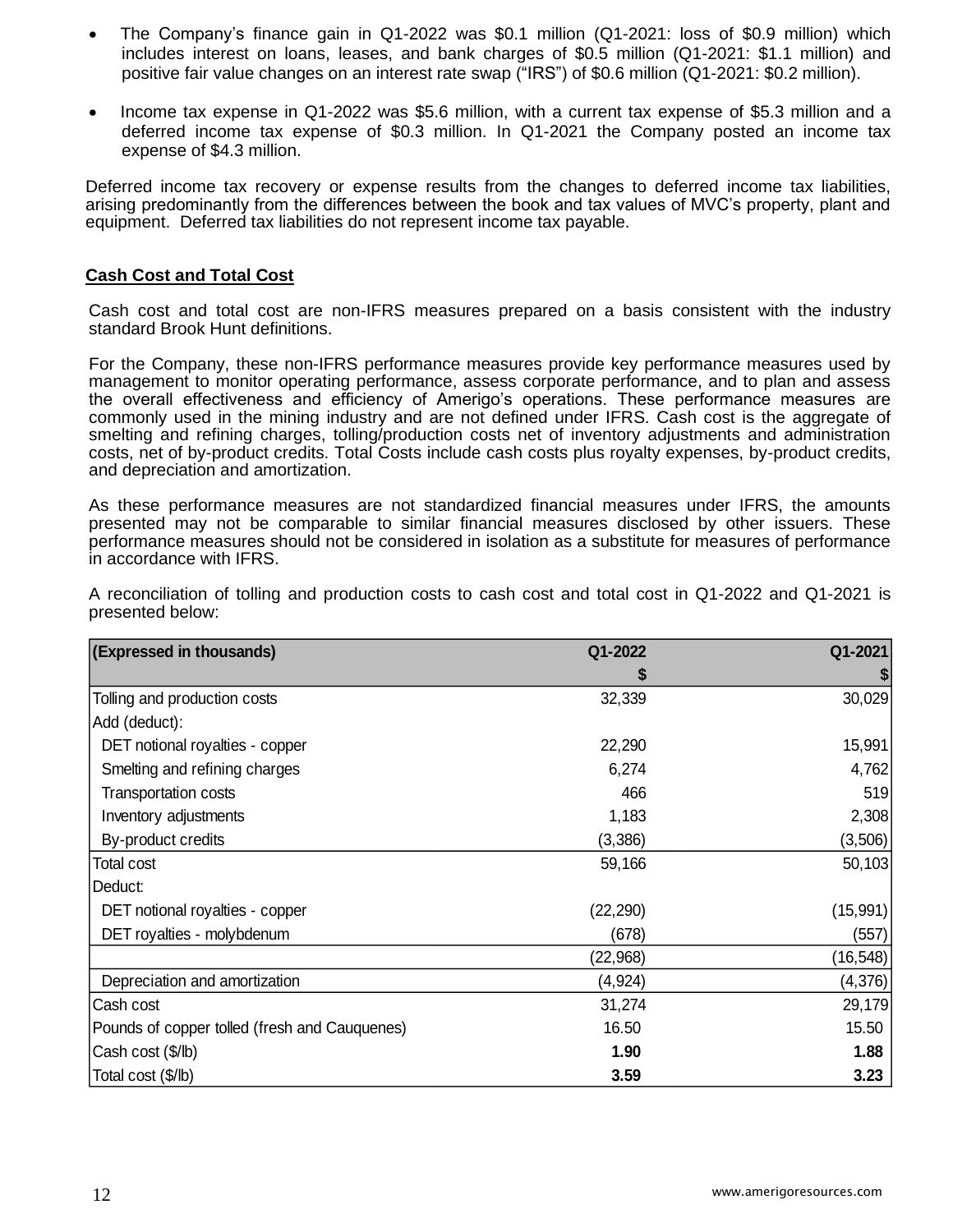The Company's trailing quarterly cash costs (\$/lb of copper produced) were:

| (\$/lb of copper produced) | Q1-2022 | Q4-2021 | Q3-2021 | Q2-2021 | Q1-2021 |
|----------------------------|---------|---------|---------|---------|---------|
| Power costs                | 0.47    | 0.45    | 0.47    | 0.54    | 0.52    |
| Smelting & refining        | 0.38    | 0.32    | 0.35    | 0.33    | 0.31    |
| Grinding media             | 0.18    | 0.15    | 0.14    | 0.14    | 0.16    |
| Lime                       | 0.10    | 0.10    | 0.10    | 0.12    | 0.13    |
| Administration             | 0.10    | 0.08    | 0.08    | 0.08    | 0.08    |
| Transportation             | 0.03    | 0.03    | 0.03    | 0.03    | 0.03    |
| Other direct costs         | 0.85    | 0.80    | 0.80    | 0.89    | 0.88    |
| By-product credits         | (0.21)  | (0.25)  | (0.35)  | (0.32)  | (0.23)  |
| Cash Cost                  | \$1.90  | \$1.68  | \$1.62  | \$1.81  | \$1.88  |

The Company's trailing quarterly total costs (\$/lb of copper produced) were:

| (\$/lb of copper produced)       | Q1-2022 | Q4-2021 | Q3-2021 | Q2-2021 | Q1-2021 |
|----------------------------------|---------|---------|---------|---------|---------|
| Cash cost                        | 1.90    | 1.68    | 1.62    | 1.81    | 1.88    |
| DET notional royalites/royalties | l.39    | 1.33    | 1.35    | 1.39    | 1.07    |
| Amortization/depreciation        | 0.30    | 0.30    | 0.27    | 0.29    | 0.28    |
| Total Cost                       | \$3.59  | \$3.31  | \$3.24  | \$3.49  | \$3.23  |

Total cost in Q1-2022 was \$3.59/lb (Q1-2021: \$3.23/lb), due to a \$0.32/lb increase in DET notional royalties from higher metal prices, a \$0.02/lb increase in cash cost, and a \$0.02/lb increase in depreciation.

# **COMPARATIVE PERIODS**

Amerigo's quarterly financial statements are reported under IFRS applicable to interim financial reporting.

The following tables provide highlights from Amerigo's financial statements of quarterly results for the past eight quarters.

|                           | Q1-2022 | Q4-2021 | Q3-2021 | Q2-2021 |
|---------------------------|---------|---------|---------|---------|
|                           |         |         |         |         |
|                           |         |         |         |         |
| Total revenue (thousands) | 53,765  | 52,009  | 48,132  | 50,503  |
| Net income (thousands)    | 15,489  | 8,888   | 8,420   | 11,586  |
| <b>IEPS</b>               | 0.09    | 0.05    | 0.05    | 0.06    |
| Diluted EPS               | 0.09    | 0.05    | 0.05    | 0.06    |

|                               | Q1-2021 | Q4-2020 | Q3-2020 | Q2-2020 |
|-------------------------------|---------|---------|---------|---------|
|                               |         | Œ       | D       |         |
|                               |         |         |         |         |
| Total revenue (thousands)     | 48,907  | 47,188  | 37,555  | 26,046  |
| Net income (loss) (thousands) | 10,925  | 8,307   | 5,388   | (3,602) |
| <b>EPS (LPS)</b>              | 0.06    | 0.05    | 0.03    | (0.02)  |
| Diluted EPS (LPS)             | 0.06    | 0.04    | 0.03    | (0.02)  |

Quarterly revenue variances result mostly from higher or lower copper deliveries (a factor of quarterly production), MVC's copper price (a factor of market prices) and adjustments to the fair value of settlement receivables.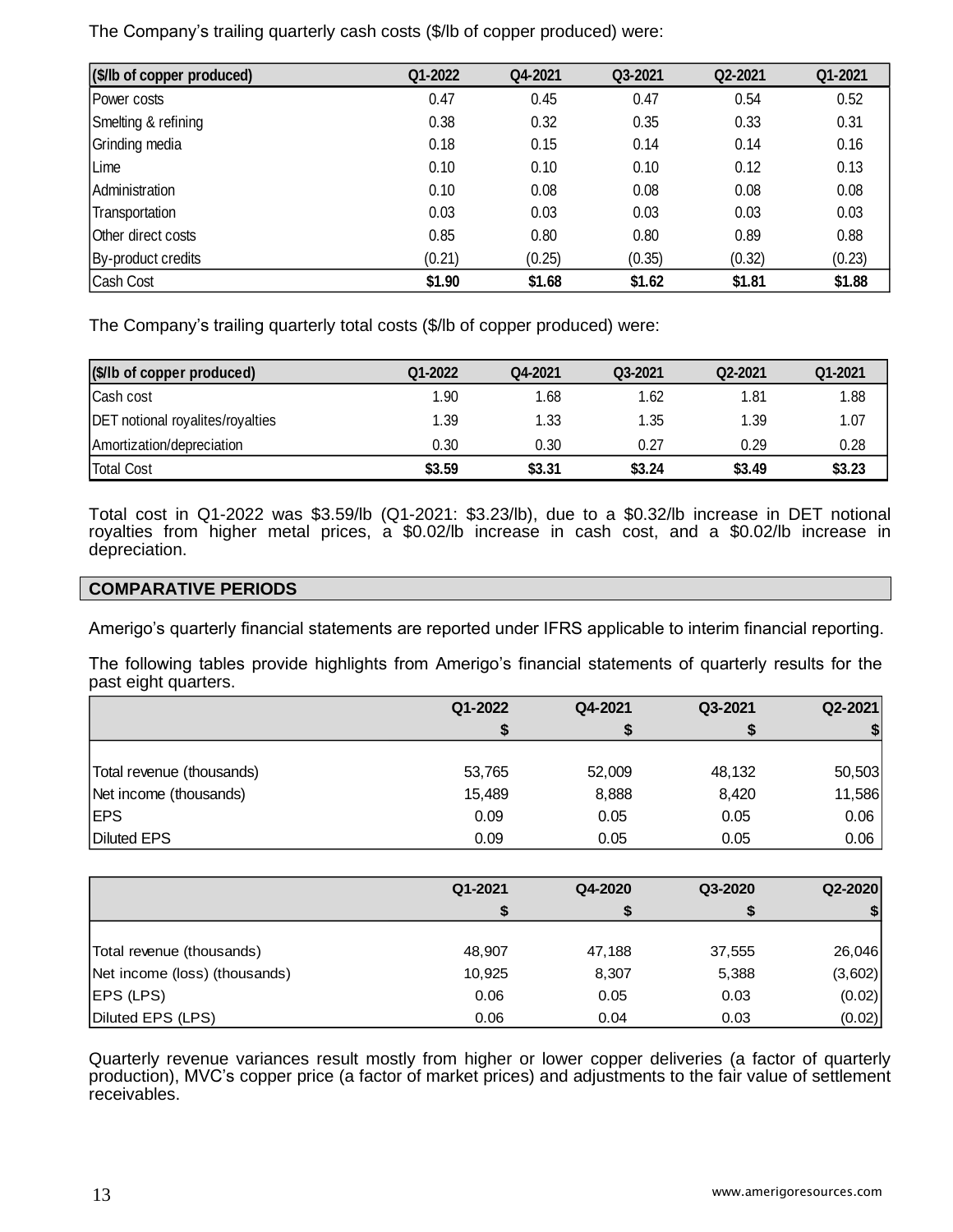The Company's revenues are highly sensitive to these variables, as summarized below:

|                                     | Q1-2022 | Q4-2021 | Q3-2021 | Q2-2021 | Q1-2021 | Q4-2020 | Q3-2020 | Q2-2020 |
|-------------------------------------|---------|---------|---------|---------|---------|---------|---------|---------|
| Copper sales/deliveries             | 16.3    | 16.7    | 16.9    | 15.1    | 15.1    | 15.9    | 15.0    | 13.7    |
| MVC's copper price                  | 4.64    | 4.32    | 4.23    | 4.37    | 4.08    | 3.52    | 3.04    | 2.61    |
| Settlement adjustments <sup>2</sup> | 3.76    | 3.00    | (2.37)  | 5.30    | 5.04    | 5.35    | 4.77    | (1.00)  |

Notes:

<sup>1</sup> Million pounds of copper sold under tolling agreements with DET.<br><sup>2</sup> Adjustments to fair value of connect actions at resolutions from pr

<sup>2</sup> Adjustments to fair value of copper settlement receivables from prior quarters, expressed in millions of dollars.

In Q2-2020, revenue was positively impacted by a recovery in copper prices, an increase in copper delivered during the quarter and reduced final copper adjustments to prior quarter sales. In Q3-2020, Q4- 2020, and Q1-2021, revenue was again positively impacted by both an increase in copper prices and an increase in copper delivered during the quarter. In Q2-2021, the copper delivered remained consistent with the previous quarter, but the revenue was impacted by a further increase in the price of copper. In Q3-2021, revenue was positively impacted by an increase in copper delivered during the quarter and negatively impacted by a decrease in copper prices and negative settlement adjustments. In Q4-2021 and Q1-2022, revenue was positively impacted by an increase in the price of copper and the resulting positive settlement adjustments.

In addition to revenue variances, the Company's quarterly results in the most recent eight quarters were also affected by higher or lower cost of sales:

|                                        | Q1-2022 | Q4-2021 | Q3-2021 | Q2-2021 | Q1-2021 | Q4-2020 | Q3-2020 | Q2-2020 |
|----------------------------------------|---------|---------|---------|---------|---------|---------|---------|---------|
| Tolling and production costs           | 32.34   | 32.12   | 33.94   | 31.38   | 30.03   | 31.46   | 28.57   | 26.44   |
| Unit tolling and production $\cos t^2$ | 1.99    | 1.92    | 2.01    | 2.07    | 1.99    | .98     | 1.91    | 1.93    |

Notes:

 $\frac{1}{2}$  Million of dollars.

<sup>2</sup> Tolling and production costs divided over pounds of copper delivered.

In Q2-2020, total tolling and production costs increased due to higher production levels but decreased on a unit cost basis. In Q3-2020 and Q4-2020, total tolling and production costs increased due to higher production levels but decreased on a unit cost basis. In Q1-2021, total tolling and production costs decreased, but due to a decrease in production during the quarter, the unit cost increased. In Q2-2021, total tolling and production costs increased, but production during the quarter did not increase from the previous quarter, resulting in an increased unit cost. In Q3-2021, total tolling and production costs increased due to higher production levels but decreased on a unit cost basis. In Q4-2021, total tolling and production costs decreased mostly due to a decrease in inventory adjustments due to lower differences between copper tolled and delivered in the quarter. In Q1 2022, tolling and production costs increased slightly whereas copper delivered decreased by 3% resulting in an increase on a unit cost basis.

# **FINANCIAL POSITION AND BORROWINGS**

# **Cash Flow From Operating Activities**

In Q1-2022, the Company generated net cash from operating activities of \$21.4 million (Q1-2021: \$28.1 million). Excluding the effect of changes in working capital accounts, the Company generated cash from operating activities during Q1-2022 of \$20.6 million (Q1-2021: \$20.0 million).

The Company operates in a cyclical industry with cash flow generating capacity closely correlated to market copper prices.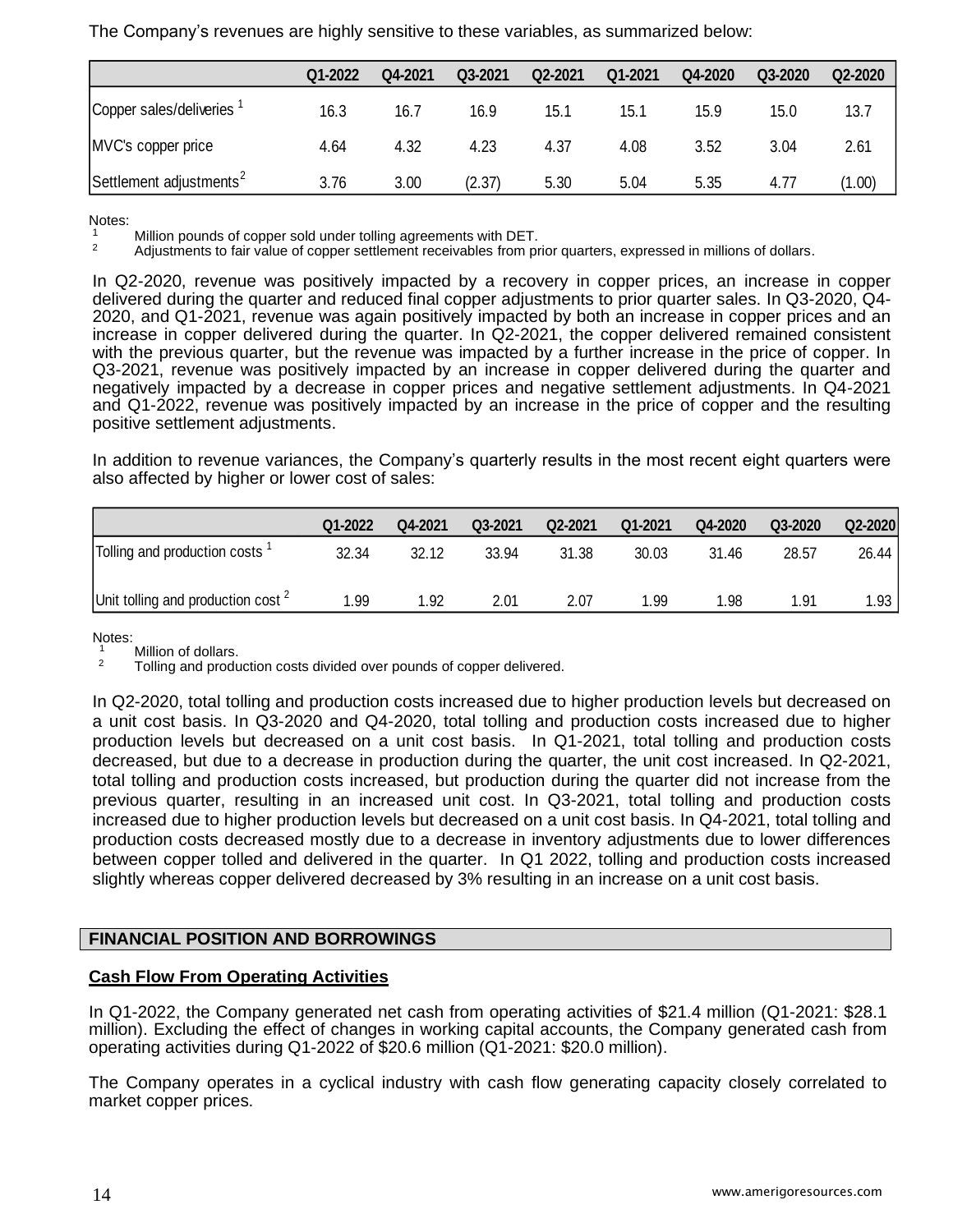At March 31, 2022, the provisional copper price used by MVC was \$4.64/lb. Financial performance is very sensitive to changes in copper prices. For example, a 10% increase or decrease from the \$4.64/lb price would result in a \$7.6 million change in copper tolling revenue in Q2-2022.

### **Cash Flow Used In Investing Activities**

In Q1-2022, the Company made Capex payments of \$2.4 million (Q1-2021: \$0.6 million).

#### **Cash Flow Used in Financing Activities**

In Q1-2022, Amerigo returned \$7.6 million to shareholders: \$4.2 million were paid on March 21, 2022, through Amerigo's increased quarterly dividend of Cdn\$0.03 per share, and \$3.4 million were returned through the purchase of 2.4 million common shares for cancellation through Amerigo's ongoing NCIB. A further 6.9 million shares remain available for repurchase and cancellation under the NCIB.

In Q1-2022, the Company made debt repayments of \$nil (Q1-2021: \$6.5 million) and made lease repayments of \$0.3 million (Q1-2021: \$0.3 million).

In Q1-2022 the Company received \$0.1 million in proceeds from various exercises of stock options. In Q1-2021 no proceeds were received from stock options exercised as they were exercised on a cashless basis.

#### **Financial Position**

At March 31, 2022, the Company's cash and restricted balance was \$77.5 million (December 31, 2021: \$59.8 million) and the Company had working capital of \$34.5 million (December 31, 2021: \$24.6 million).

#### **Borrowings**

| (Expressed in thousands)                              | March 31, | December 31, |
|-------------------------------------------------------|-----------|--------------|
|                                                       | 2022      | 2021         |
|                                                       |           |              |
|                                                       |           |              |
| Term loan                                             | 30,800    | 30,404       |
|                                                       | 30,800    | 30,404       |
| Comprise:                                             |           |              |
| Short-term debt and current portion of long-term debt | 7,339     | 7,004        |
| Long-term debt                                        | 23,461    | 23,400       |
|                                                       | 30,800    | 30,404       |

On March 25, 2015, MVC obtained a \$64.4 million loan facility to finance the Cauquenes Phase One expansion and on August 3, 2017, MVC obtained a \$35.3 million facility to finance the Cauquenes Phase Two expansion. On September 26, 2019, MVC completed a refinance of the Cauquenes Phase One and Phase Two loans. Under the refinance provisions, the principal outstanding on the Cauquenes loans was structured as a senior secured term loan facility (the "Consolidated Bank Loan") of \$56.3 million, with a repayment term of 4 years to September 26, 2023.

On June 29, 2021, MVC repaid the remaining outstanding principal amount of \$42.2 million on the Consolidated Bank Loan, along with accrued interest of \$0.3 million and an IRS break fee of \$2.3 million equal to the value of the IRS on June 29, 2021. For accounting purposes, this was treated as an extinguishment of debt within finance expense.

On June 30, 2021, MVC entered into a new finance agreement (the "Finance Agreement") with a syndicate of two banks domiciled in Chile, pursuant to which MVC has been provided with a replacement term loan (the "Term Loan") in the amount of \$35.0 million and a working capital line of credit (the "Line of Credit") of up to \$15.0 million.

The Term Loan has a 5-year term to June 30, 2026, with ten semi-annual installments of \$3.5 million each commencing on December 31, 2021, together with accrued interest. MVC may make early repayments without penalty in accordance with the provisions of the Finance Agreement. Interest on the Term Loan is synthetically fixed through an IRS, accounted for at fair value through profit or loss, at a rate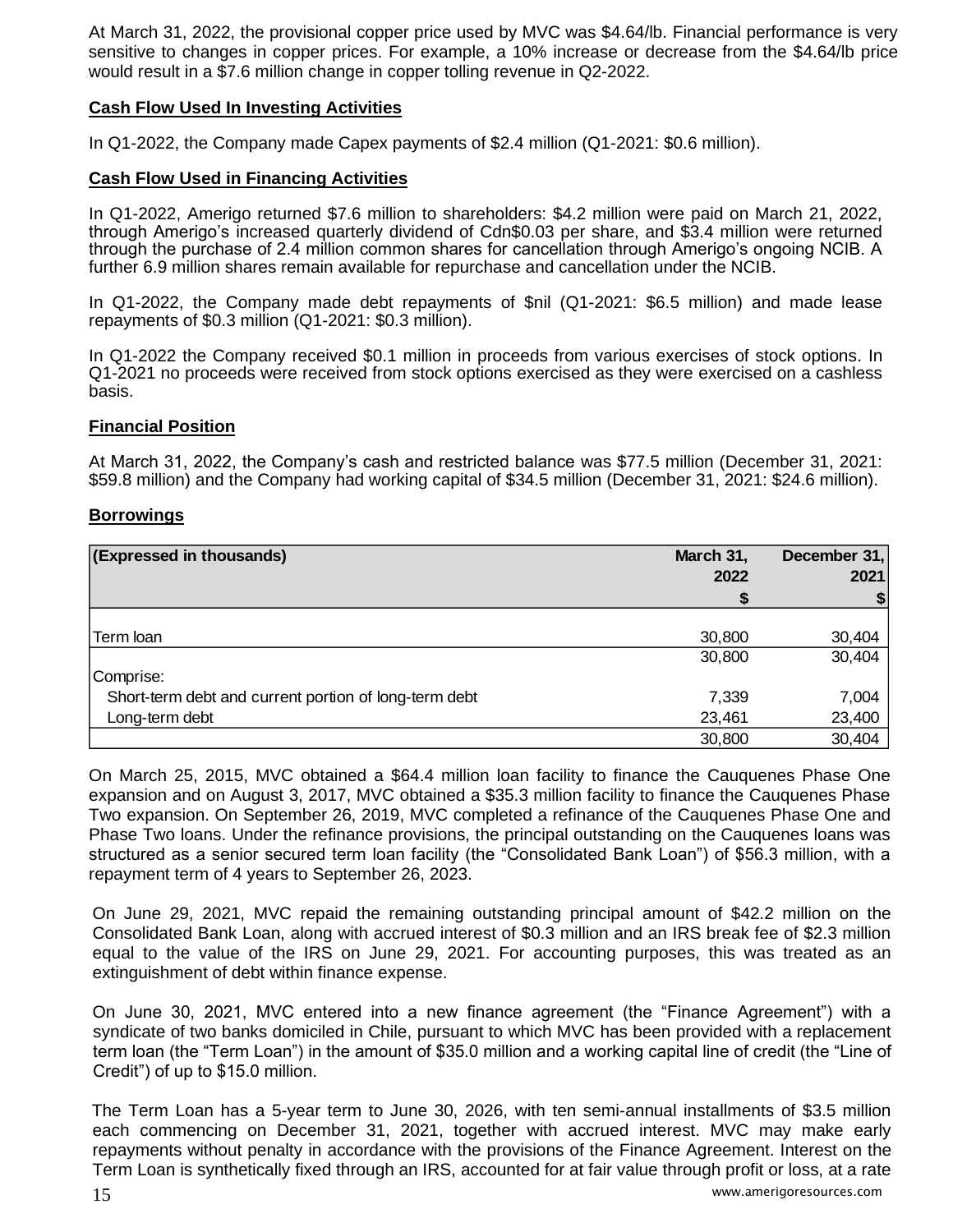of 5.48% per annum for 75% of the facility. The remaining 25% of the facility is subject to a variable rate based on the US Libor six-month rate, which on March 31, 2022 was 0.35438% per annum plus a margin of 3.90%. The IRS has a term to June 30, 2026. On March 31, 2022, the balance of the Term Loan was \$30.8 million.

The Line of Credit can be drawn in multiple disbursements and has an availability period until June 30, 2023. The repayment terms are of up to two years for each disbursement, counted from each disbursement date, and would consist of 4 equal semi-annual payments, with the first payments due six months from each disbursement date. The interest rate will be based on the US Libor six-month rate plus a margin to be defined on each disbursement date. At the date that US Libor is discontinued, the interest rate will be based on the ISDA 2020 IBOR Fallbacks Protocol. As of March 31, 2022, MVC has not drawn funds from the Line of Credit.

MVC is required to have a debt service reserve account to be funded monthly with 1/6 of the next debt payment (principal and interest) such that semi-annual debt payments are fully funded a month prior to the payment date, and a second reserve account of \$3.5 million to be released on January 1, 2025. On March 31, 2022, MVC held the required reserved funds in the amount of \$2.9 million and \$3.5 million, respectively, shown as restricted cash on Amerigo's statement of financial position.

MVC is required to meet two bank covenants semi-annually on June 30 and December 31: debt/EBITDA ratio (requirement =< 3) and net worth (requirement => \$100.0 million) which were met on December 31, 2021.

Upon entering into the Finance Agreement, MVC's cash in excess of \$15 million became available for distribution to Amerigo shareholders. Going forward, MVC is determining annually the amount available for distribution to Amerigo shareholders, provided that MVC has a debt service coverage ratio of at least 1.4x in respect of its preceding year annual financial statements, MVC maintains cash of at least \$15 million after the distribution, and the amount to be distributed does not exceed 60% of free cash flow generated in the preceding year, which is defined as earnings before interest, taxes, depreciation and administration, less tax payments, less Capex, plus or minus changes in working capital less debt service. These conditions were all met in respect of 2021 MVC annual financial statements.

MVC has provided security on the Finance Agreement in the form of a charge on all of MVC's assets

# **Molybdenum Plant Expansion Lease**

In 2018, MVC entered into a lease of 201,903 Chilean Unidades de Fomento ("UF") to finance the expansion of MVC's molybdenum plant. The lease has a term to November 2023, with monthly capital payments of approximately \$0.1 million, a balloon payment at the end of the lease term of approximately \$1.5 million and interest at a rate of 0.45% per month. The lease can be prepaid without penalty. At March 31, 2022, the lease obligation was \$3.4 million (December 31, 2021: \$3.4 million).

# **AGREEMENTS WITH CODELCO'S DET**

MVC has a contract with DET (the "DET Agreement") to process the fresh tailings from El Teniente and the tailings from the Cauquenes and Colihues historic tailings deposits. The DET Agreement has a term to 2037 for fresh tailings, the earlier of 2033 or deposit depletion for Cauquenes, and the earlier of 2037 or deposit depletion for Colihues.

The DET Agreement establishes a series of royalties payable by MVC to DET, calculated using the average LME copper price for the month of concentrate production.

The DET Agreement currently operates as a tolling contract under which title to the copper concentrates produced by MVC remains with DET. MVC earns tolling revenue, calculated as the gross value of copper produced at applicable market prices net of notional items. Notional items include treatment and refining charges, DET copper royalties and transportation costs.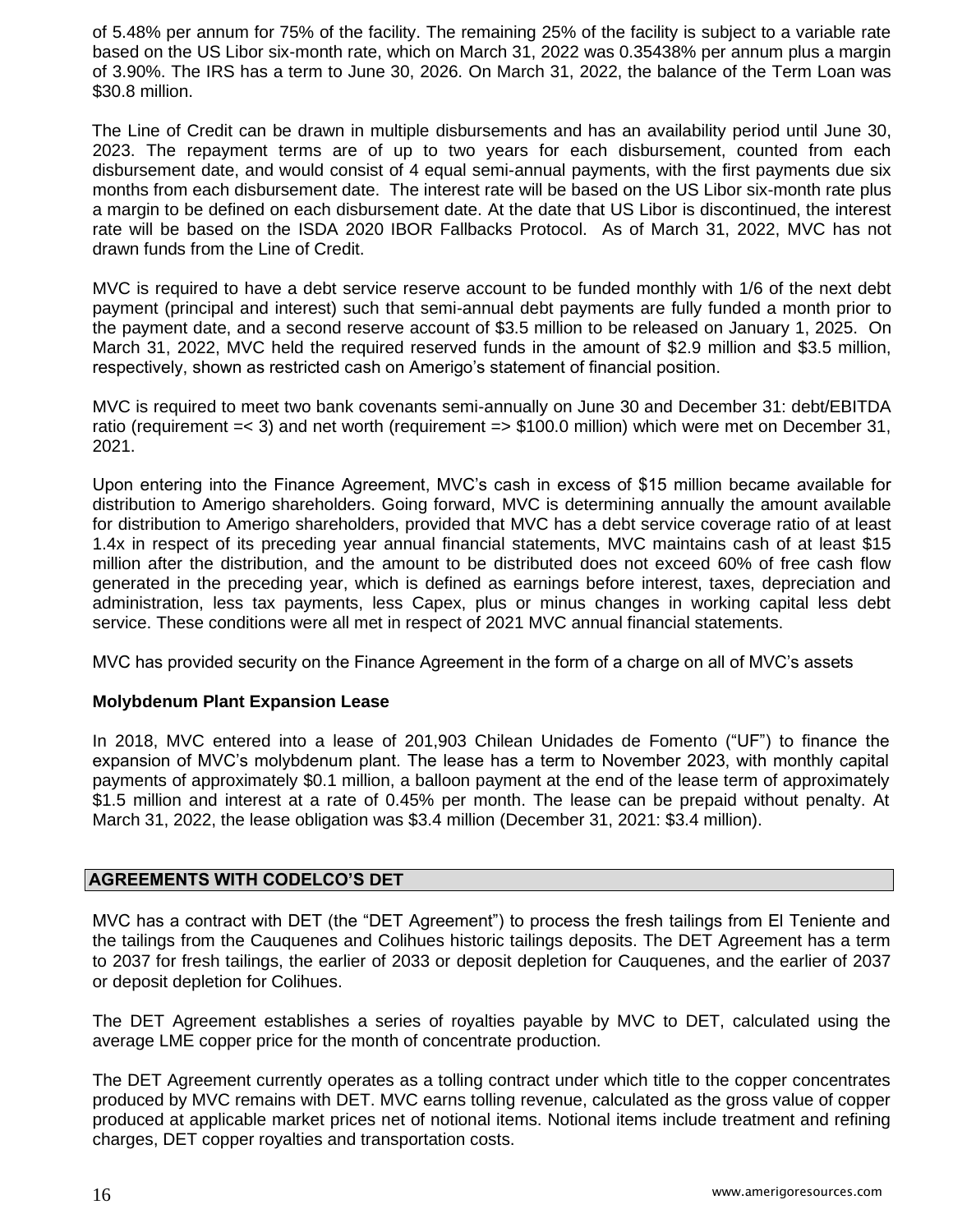Notional royalties for copper concentrates produced from fresh tailings are determined through a sliding scale formula tied to copper prices ranging from \$1.95/lb (13.5%) to \$4.80/lb (28.4%).

Notional royalties for copper concentrates produced from Cauquenes are determined through a sliding scale for copper prices ranging from \$1.95/lb (16%) to \$5.50/lb (39%).

Notional royalties for copper concentrates produced from Colihues are determined through a sliding scale for copper prices ranging from \$0.80/lb (3%) to \$4.27lb (30%). MVC intends to restart processing tailings from Colihues once the Cauquenes deposit is depleted.

MVC pays a sliding scale global molybdenum royalty for molybdenum prices between \$6.00/lb (3%) and \$40.00/lb (19.7%).

The DET Agreement anticipates that in the event monthly average copper prices fall below or rise above certain ranges and projections in the case of fresh tailings and Cauquenes tailings, and projections indicate the permanence of such prices over time, the parties will meet to review cost and notional royalty/royalty structures to maintain the DET Agreement's viability and the equilibrium of the benefits between the parties.

The DET Agreement also contains three early exit options exercisable by DET within 2021 (not exercised) and every three years thereafter only in the event of changes unforeseen at the time the DET Agreement was entered into. Amerigo has currently assessed the probabilities of DET exercising any of these early exit options as remote.

#### **OTHER MD&A REQUIREMENTS**

#### **Transactions with Related Parties**

a) Derivative liability

Amerigo holds its interest in MVC through Amerigo International Holdings Corp. ("Amerigo International"), wholly owned by Amerigo except for certain outstanding Class A shares which are owned indirectly by other individuals (including Amerigo's current Executive Chairman). The Class A shares were issued in 2003 as part of a tax-efficient structure for payments granted as consideration to the individuals transferring to Amerigo their option to purchase MVC.

The Class A shareholders are not entitled to any participation in the profits of Amerigo International, except for monthly payments, calculated as follows:

- \$0.01 for each pound of copper equivalent produced from DET tailings by MVC or any successor entity to MVC if the price of copper is under \$0.80/lb, or
- \$0.015 for each pound of copper equivalent produced from DET tailings by MVC or any successor entity to MVC if the price of copper is \$0.80/lb or more.

Under IFRS, the payments constitute a derivative financial instrument which needs to be measured at fair value at each reporting date. Changes in fair value are recorded in profit for the period.

The derivative expense includes the actual monthly payments described above and changes in the derivative's fair value.

In Q1-2022 \$0.3 million was paid or accrued to the Class A shareholders (Q1-2021: \$0.3 million) and the derivative's fair value decreased by \$0.8 million (Q1-2021: increased by \$0.1 million), for a total derivative recovery of \$0.5 million (Q1-2021: expense of \$0.4 million).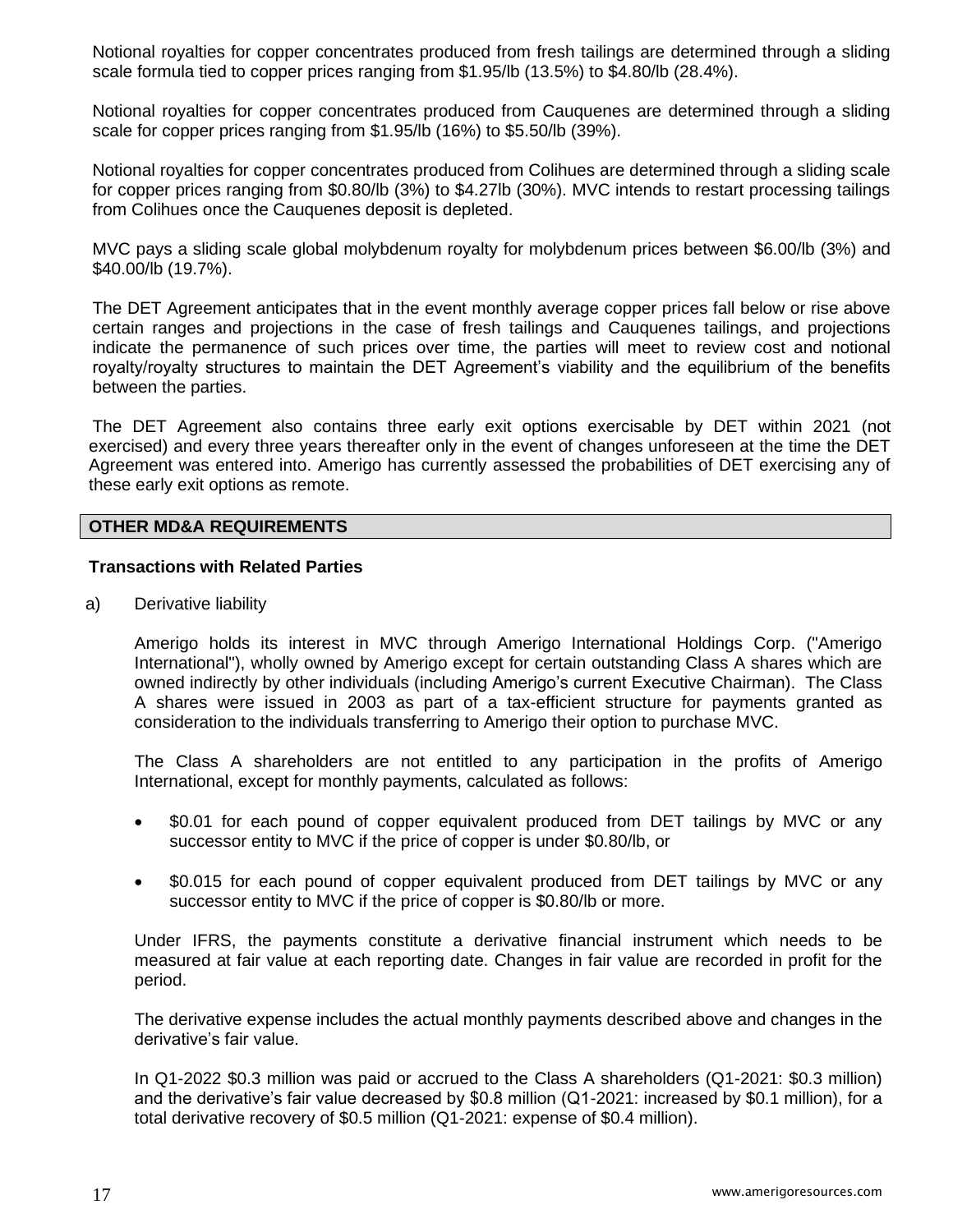At March 31, 2022, the derivative totalled \$10.1 million (December 31, 2021: \$10.9 million), with a current portion of \$1.1 million (December 31, 2021: \$1.0 million) and a long-term portion of \$9.0 million (December 31, 2021: \$9.9 million).

b) Directors' fees and remuneration to officers

In Q1-2022, the Company paid or accrued \$0.5 million in salaries, management fees and bonuses to companies associated with certain officers (2021: \$0.5 million). In the same period, Amerigo paid or accrued \$0.1 million in directors' fees (2021: \$0.1 million) and share-based payments of \$0.1 million (Q1-2021: \$0.1 million). These transactions were in the ordinary course of business and measured at market rates determined on a cost recovery basis.

In Q1-2022, 2,645,000 options were granted to Amerigo directors and officers (2021: 2,540,000 options).

### **Critical Accounting Estimates and Judgements**

Preparing interim financial statements requires management to make judgements, estimates and assumptions. This affects the application of accounting policies and reported amounts. Actual results may differ from these estimates.

In Q1-2022, management's significant judgements and the key sources of estimation uncertainty were consistent with those used to prepare Amerigo's 2021 annual consolidated financial statements. For more information, refer to Amerigo's year ended December 31, 2021 annual consolidated financial statements available on Amerigo's profile on SEDAR at www.sedar.com.

#### **Disclosure Controls and Procedures**

Amerigo designs disclosure controls and procedures to provide reasonable assurance that all relevant information is communicated to senior management and to allow timely decisions regarding required disclosure.

Amerigo has a formal corporate disclosure policy and a Disclosure Policy Committee (the "DPC"). Amerigo's directors and Aurora Davidson (President and CEO) are members of the DPC.

Management has reasonable confidence that the Company's material information is made known to them in a timely manner, and that Amerigo's disclosure controls and procedures are effective on an ongoing basis.

# **Internal Controls over Financial Reporting ("ICFR")**

ICFR is a process designed to provide reasonable assurance on the reliability of financial reporting and the preparation of financial statements for external purposes under IFRS.

Amerigo's ICFR includes policies and procedures that:

- Pertain to the maintenance of records that accurately and fairly reflect the additions to and dispositions of Company assets;
- Provide reasonable assurance that transactions are recorded as necessary to permit preparation of financial statements under IFRS;
- Provide reasonable assurance that the Company's receipts and expenditures have the proper authorization of Amerigo's management and directors; and
- Provide reasonable assurance on the prevention or timely detection of unauthorized acquisition, use or disposition of Company assets that could have a material effect on the financial statements.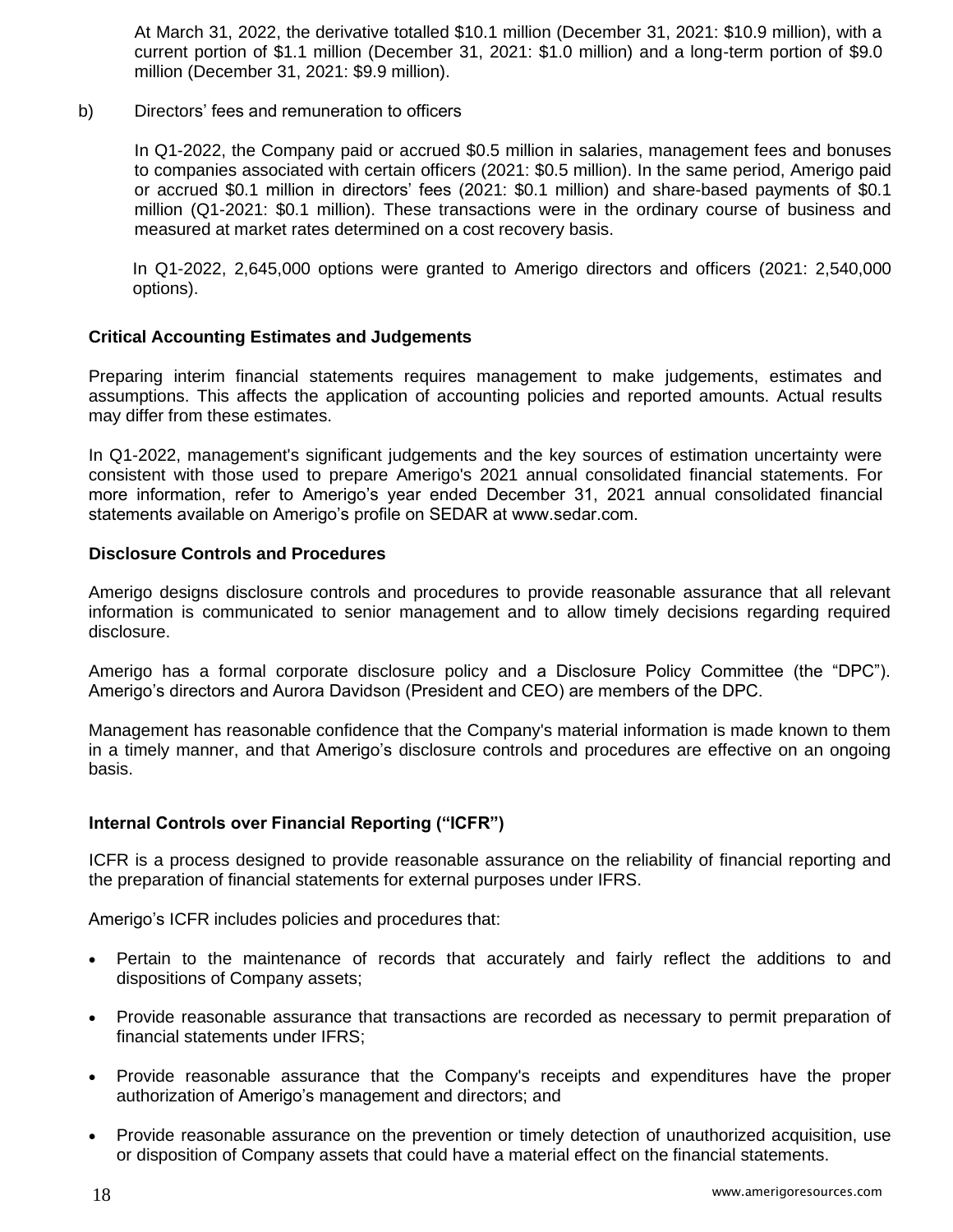Any system of internal controls over financial reporting, no matter how well designed, has inherent limitations.

Even those systems determined to be effective can provide only reasonable assurance on preparation and presentation of financial statements.

There were no changes in the quarter that materially affected, or are reasonably likely to affect, Amerigo's ICFR.

### **Commitments**

- At March 31, 2022, MVC had a long-term agreement for the supply of 100% of MVC's power requirements to December 31, 2032. The agreement established minimum stand-by charges based on peak hour power supply calculations, estimated to range from \$0.8 to \$1.4 million per month.
- The DET Agreement has a Closure Plan clause requiring MVC and DET to jointly assess the revision of the closure plan for Cauquenes and compare it to the current DET plan. In the case of any variation in the interests of DET due to MVC's activities in the Cauquenes deposit, the parties will jointly evaluate the form of implementation and financing of or compensation for such variation. Until the estimation of the new closure plan is available, and the parties agree on the terms of compensation resulting from the revised plan, it is Amerigo's view there is no obligation to record a provision because the amount, if any, is not possible to determine.

### **Securities Outstanding**

On May 2, 2022 Amerigo had 172,226,173 common shares and 10,988,344 options (exercisable at prices ranging from Cdn\$0.40 to Cdn\$1.62 per share) outstanding.

In its MD&A prepared in respect of the financial statements for the year ended December 31, 2021, Amerigo disclosed that it had 174,160,117 common shares outstanding on February 22, 2022. This figure was inadvertently overstated by 132,908 common shares, as such number of shares was to have been issued on the exercise of options by a director in January, 2022; due to an administrative error, such shares were recorded as being issued subsequently.

Additional information relating to the Company, including the Company's most recent Annual Information Form, is available on SEDAR at [www.sedar.com.](http://www.sedar.com/)

#### **Cautionary Statement on Forward-Looking Information**

This MD&A contains certain forward-looking information and statements as defined in applicable securities laws (collectively referred to as "forward-looking statements"). These statements relate to future events or the Company's future performance. All statements other than statements of historical fact are forward-looking statements. The use of any of the words "anticipate", "plan", "continue", "estimate", "expect", "may", "will", "project", "predict", "potential", "should", "believe" and similar expressions is intended to identify forward-looking statements. These forward-looking statements include but are not limited to, statements concerning:

- forecasted production and operating costs;
- potential impact of COVID-19 on our business and operations;
- our strategies and objectives;
- our estimates of the availability and quantity of tailings, and the quality of our mine plan estimates;
- our estimates in respect of annual 2022 sustaining capital expenditures and other Capex projects, and the number of sustaining capital and other Capex projects to be completed during 2022;
- the sufficiency of water reserves of Colihues to maintain projected Cauquenes tonnage processing in 2022 and future years;
- prices and price volatility for copper, molybdenum, and other commodities and of materials we use in our operations;
- the expected amount of the DET royalty to be paid during 2022;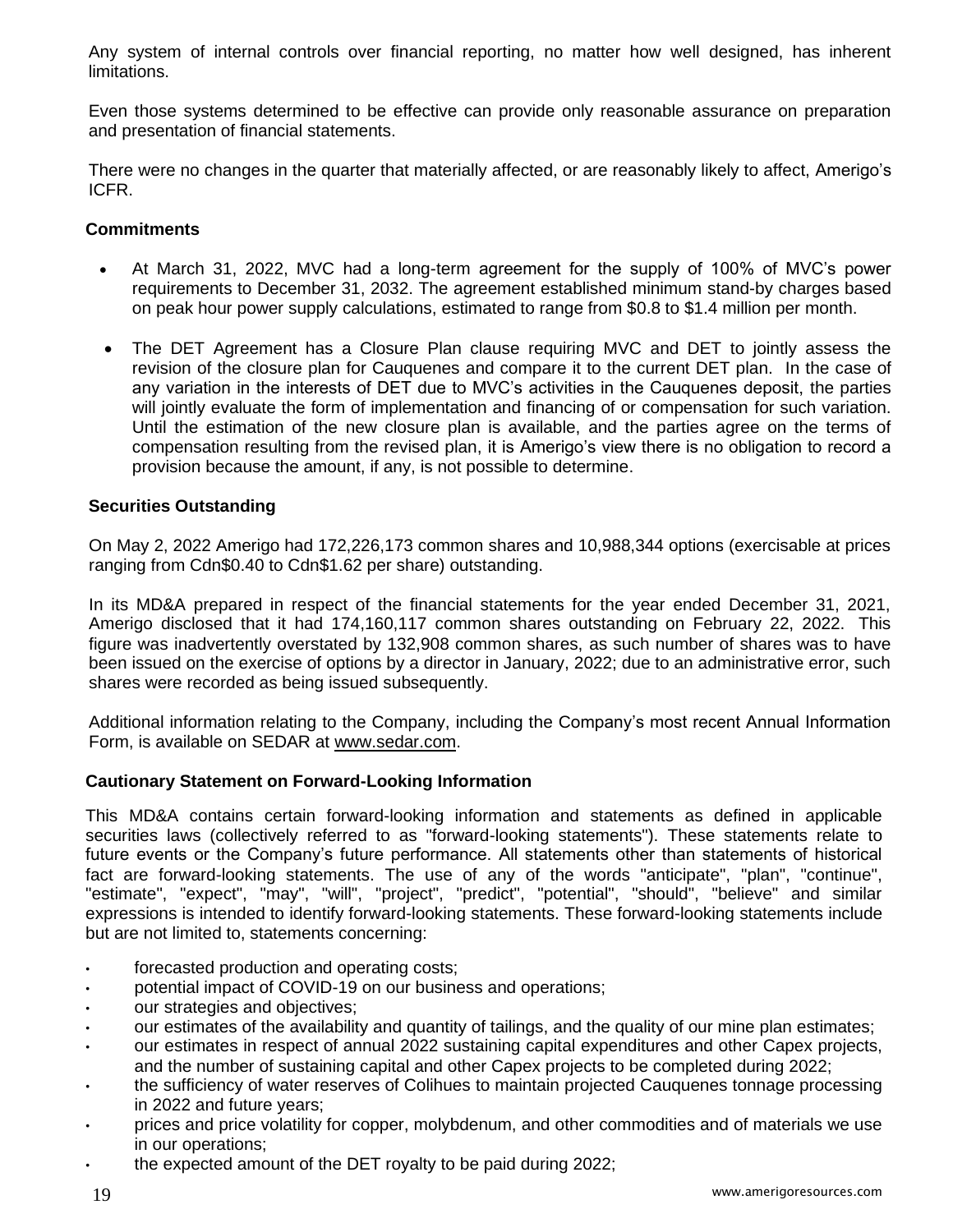- the demand for and supply of copper, molybdenum, and other commodities and materials that we produce, sell and use;
- sensitivity of our financial results and share price to changes in commodity prices;
- our financial resources and our expected ability to meet our obligations for the next 12 months, including, but not limited to, the timely payment of 2 semi-annual bank debt repayments and the payments on the molybdenum plant lease;
- the expected amount of MVC's annual free cash flow that will become available for distribution to Amerigo shareholders each year during the term of the Term Loan;
- our assessment of the probabilities of DET exercising its early exit options under the DET Agreement as remote;
- interest and other expenses;
- domestic and foreign laws affecting our operations;
- our tax position and the tax rates applicable to us;
- our ability to comply with our loan covenants;
- the production capacity of our operations, our planned production levels and future production;
- hazards inherent in the mining industry causing personal injury or loss of life, severe damage to or destruction of property and equipment, pollution or environmental damage, claims by third parties and suspension of operations;
- estimates of asset retirement obligations and other costs related to environmental protection;
- our future capital and production costs, including the costs and potential impact of complying with existing and proposed environmental laws and regulations in the operation and closure of our operations;
- repudiation, nullification, modification or renegotiation of contracts;
- our financial and operating objectives;
- our environmental, health and safety initiatives;
- the outcome of legal proceedings and other disputes in which we may be involved;
- the outcome of negotiations concerning metal sales, treatment charges and royalties;
- disruptions to the Company's information technology systems, including those related to cybersecurity;
- our dividend policy; and
- general business and economic conditions.

20 www.amerigoresources.com These forward-looking statements involve known and unknown risks, uncertainties and other factors that may cause actual results or events to differ materially from those anticipated in such statements. Inherent in forward-looking statements are risks and uncertainties beyond our ability to predict or control, including risks that may affect our operating or capital plans; risks generally encountered in the permitting and development of mineral projects such as unusual or unexpected geological formations, negotiations with government and other third parties, unanticipated metallurgical difficulties, delays associated with permits, approvals and permit appeals, ground control problems, adverse weather conditions, process upsets and equipment malfunctions; risks associated with labour disturbances and availability of skilled labour and management; risks related to the potential impact of global or national health concerns, including COVID-19, and the inability of employees to access sufficient healthcare; government or regulatory actions or inactions, fluctuations in the market prices of our principal commodities, which are cyclical and subject to substantial price fluctuations; risks created through competition for mining projects and properties; risks associated with lack of access to markets; risks associated with availability of and our ability to obtain both tailings from Codelco's Division El Teniente's current production and historic tailings from tailings deposits; risks with respect to the ability of the Company to draw down funds from bank facilities and lines of credit, and the availability of and ability of the Company to obtain adequate funding on reasonable terms for expansions and acquisitions; mine plan estimates; risks posed by fluctuations in exchange rates and interest rates, as well as general economic conditions; risks associated with environmental compliance and changes in environmental legislation and regulation; risks associated with our dependence on third parties for the provision of critical services; risks associated with non-performance by contractual counterparties; title risks; social and political risks associated with operations in foreign countries; risks of changes in laws affecting our operations or their interpretation, including foreign exchange controls; and risks associated with tax reassessments and legal proceedings. Notwithstanding the efforts of the Company and MVC, there can be no guarantee that Amerigo's or MVC's staff will not contract COVID-19 or that Amerigo's and MVC's measures to protect staff from COVID-19 will be effective. Many of these risks and uncertainties apply not only to the Company and its operations, but also to Codelco and its operations. Codelco's ongoing mining operations provide a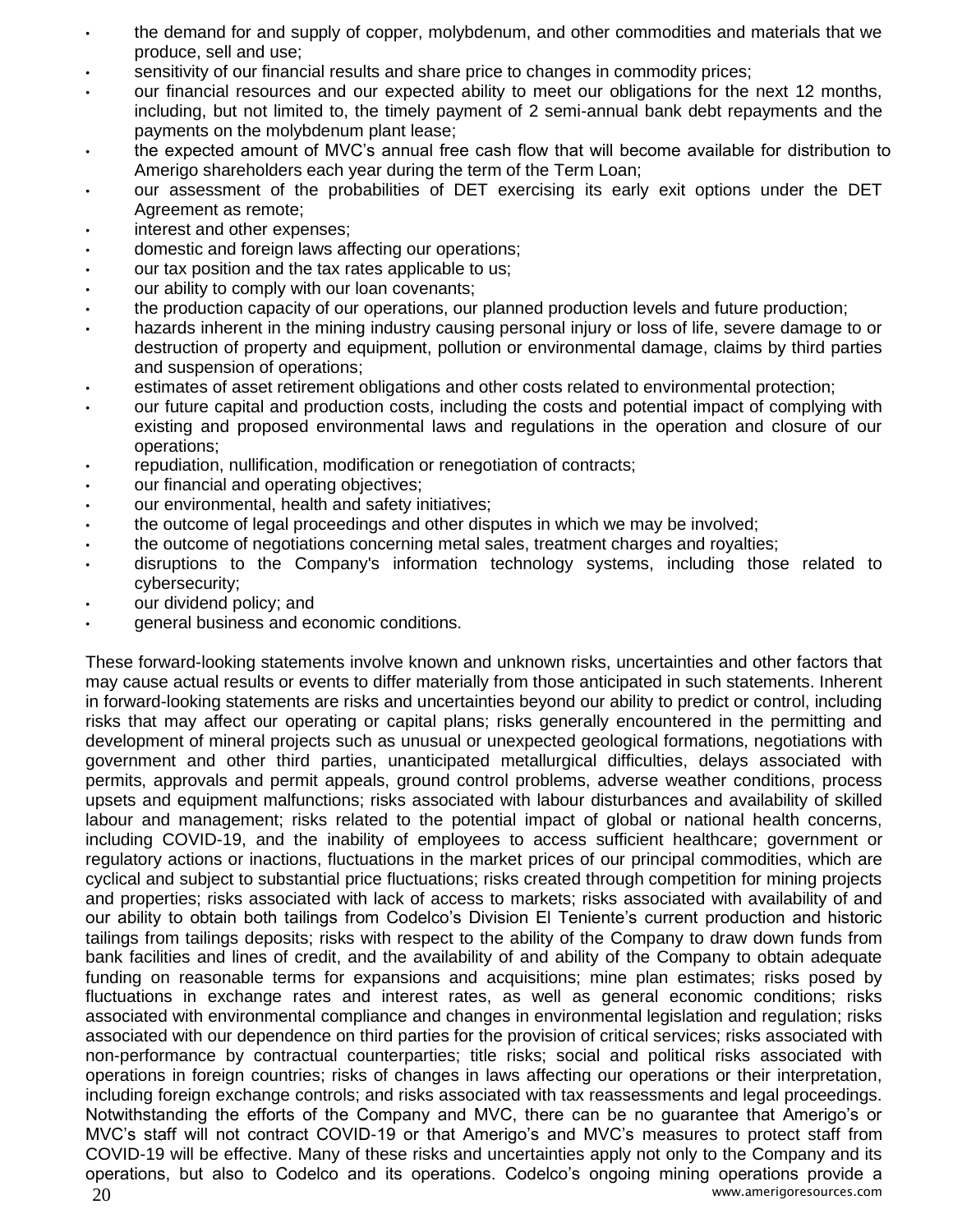significant portion of the materials MVC processes and its resulting metals production, therefore these risks and uncertainties may also affect their operations and in turn have a material effect on the Company.

Actual results and developments are likely to differ, and may differ materially, from those expressed or implied by the forward-looking statements contained in this MD&A. Such statements are based on a number of assumptions which may prove to be incorrect, including, but not limited to, assumptions about:

- general business and economic conditions;
- interest and currency exchange rates;
- changes in commodity and power prices;
- acts of foreign governments and the outcome of legal proceedings;
- the supply and demand for, deliveries of, and the level and volatility of prices of copper and other commodities and products used in our operations;
- the ongoing supply of material for processing from Codelco's current mining operations;
- the grade and projected recoveries of tailings processed by MVC:
- the ability of the Company to profitably extract and process material from the Cauquenes tailings deposit;
- the timing of the receipt of and retention of permits and other regulatory and governmental approvals;
- our costs of production and our production and productivity levels, as well as those of our competitors;
- changes in credit market conditions and conditions in financial markets generally;
- our ability to procure equipment and operating supplies in sufficient quantities and on a timely basis;
- the availability of qualified employees and contractors for our operations;
- our ability to attract and retain skilled staff;
- the satisfactory negotiation of collective agreements with unionized employees;
- the impact of changes in foreign exchange rates and capital repatriation on our costs and results;
- costs of closure of various operations;
- market competition;
- tax benefits and tax rates;
- the outcome of our copper concentrate sales and treatment and refining charge negotiations;
- the resolution of environmental and other proceedings or disputes;
- the future supply of reasonably priced power;
- rainfall in the vicinity of MVC returning to normal levels;
- average recoveries for fresh tailings and Cauquenes tailings;
- our ability to obtain, comply with and renew permits and licenses in a timely manner; and
- our ongoing relations with our employees and entities with which we do business.

Future production levels and cost estimates assume there are no adverse mining or other events which significantly affect budgeted production levels.

Climate change is a global issue that could pose new challenges affecting the future operations of the company. This could include more frequent and intense droughts followed by intense rainfall. In the last several years there has been persistent drought conditions in Central Chile. The Company's Colihues operation is sensitive to water availability and the reserves required to process the projected Cauquenes tonnage.

Although the Company believes that these assumptions were reasonable when made, because these assumptions are inherently subject to significant uncertainties and contingencies which are difficult or impossible to predict and are beyond the Company's control, the Company cannot assure that it will achieve or accomplish the expectations, beliefs or projections described in the forward-looking statements.